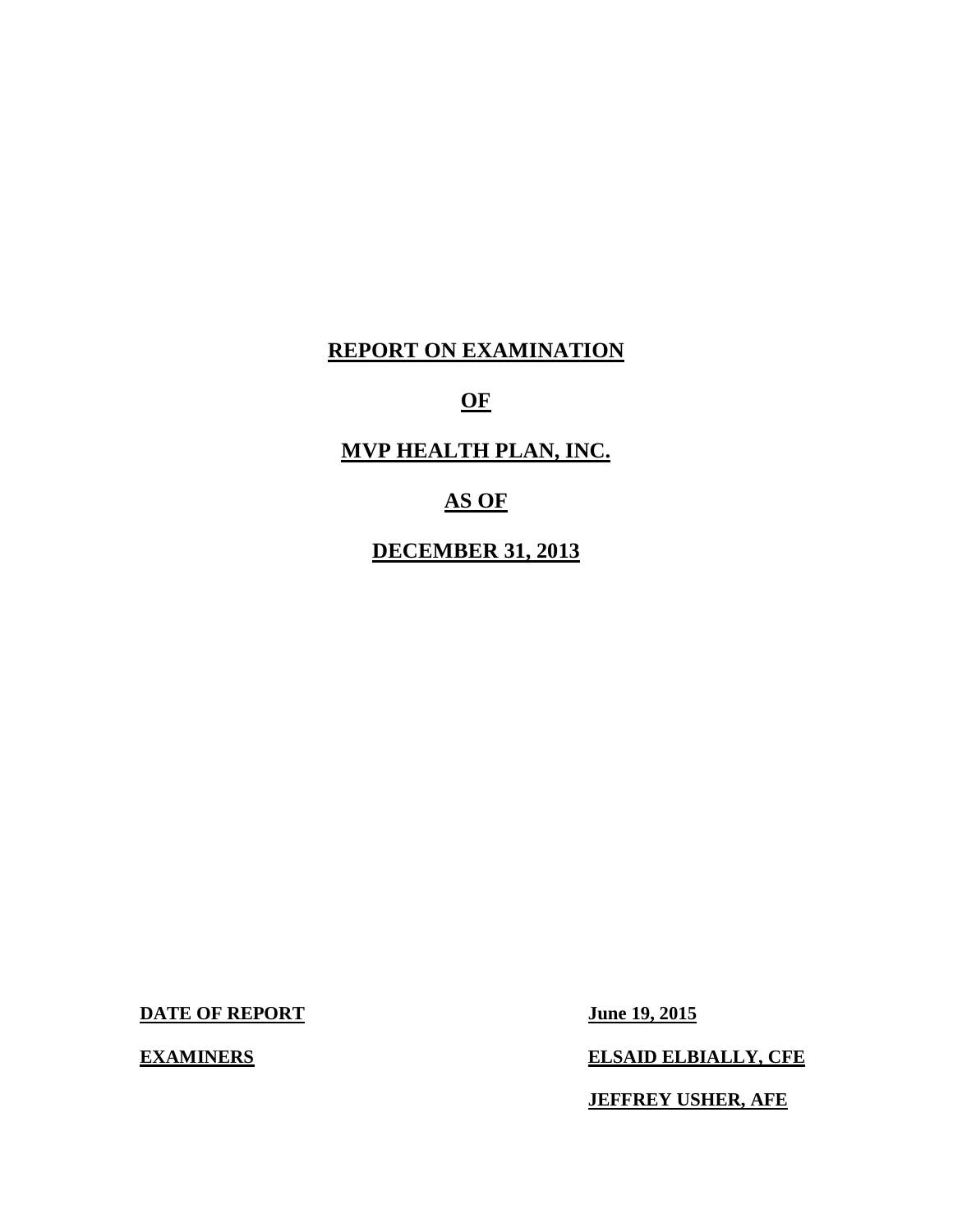## **TABLE OF CONTENTS**

## **ITEM NO.**

## **PAGE NO.**

| 1. | Scope of the examination                                                                                                                                                                 | 3              |
|----|------------------------------------------------------------------------------------------------------------------------------------------------------------------------------------------|----------------|
| 2. | Description of the HMO                                                                                                                                                                   | 5              |
|    | A.<br>Corporate governance<br><b>B.</b><br>Territory and plan of operation<br>Reinsurance<br>$\mathcal{C}_{\cdot}$<br>D.<br>Holding company system<br>Е.<br>Significant operating ratios | 14<br>16<br>19 |
| 3. | <b>Financial statements</b>                                                                                                                                                              | 20             |
|    | <b>Balance</b> sheet<br>A.<br>B.<br>Statement of revenue and expenses and<br>change in surplus                                                                                           | 20<br>23       |
| 4. | Compliance with prior report on examination                                                                                                                                              | 25             |
| 5. | Summary of comments and recommendations                                                                                                                                                  | 27             |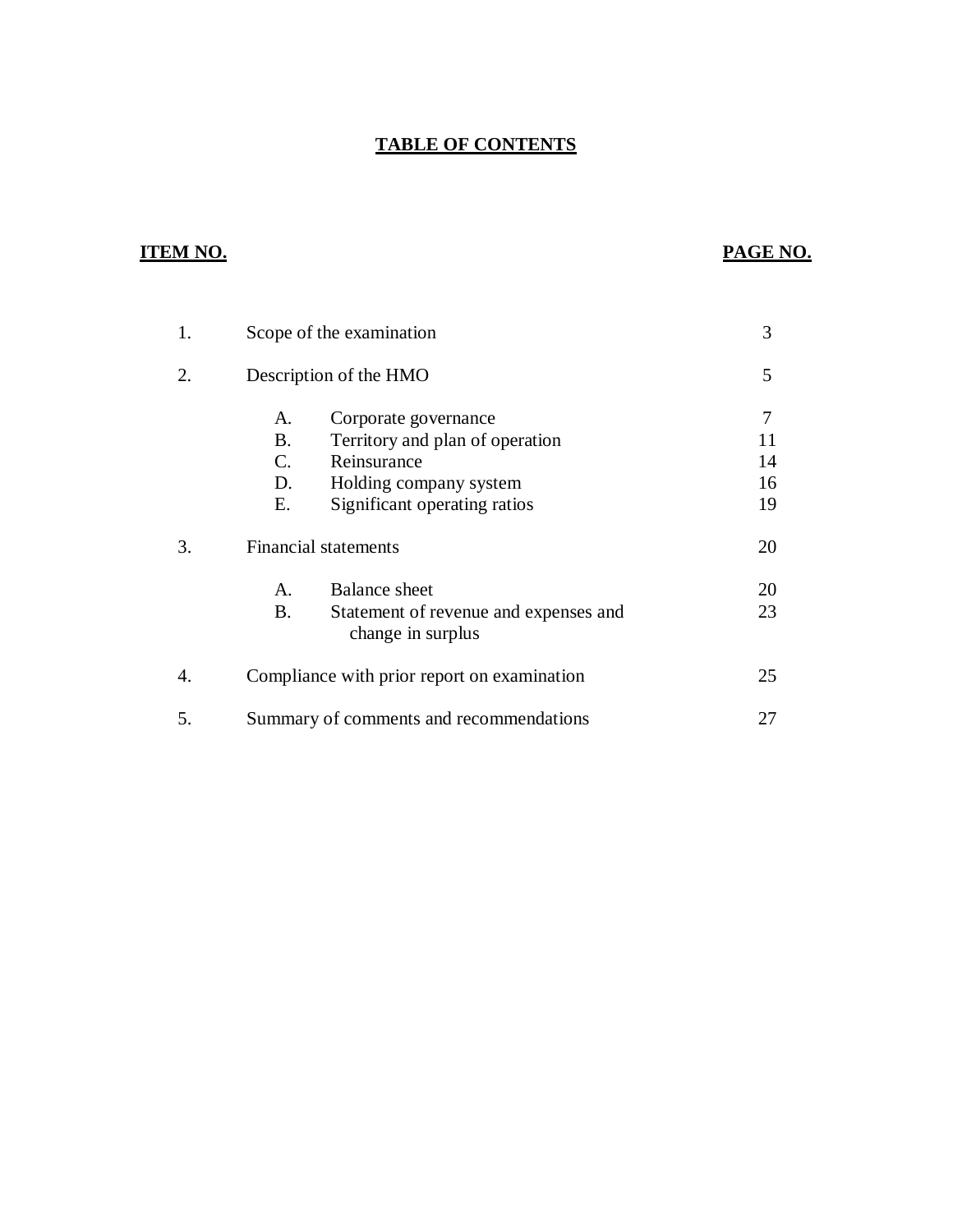

# NEW YORK STATE DEPARTMENT<sub>of</sub> **JANCIAL SERVICES**

Governor

Andrew M. Cuomo **Anthony J. Albanese** Anthony J. Albanese Acting Superintendent

June 19, 2015

 Honorable Anthony J. Albanese Acting Superintendent of Financial Services Albany, New York 12257

Sir:

 Pursuant to the provisions of the New York Insurance Law, and acting in accordance with the instructions contained in Appointment Number 31186, dated April 30, 2014, attached hereto, we have made an examination into the financial condition and affairs of MVP Health Plan, Inc., a not-for-profit health maintenance organization (HMO) with a certificate of authority issued pursuant to the provisions of Article 44 of the New York Public Health Law, as of December 31, 2013. The following report is respectfully submitted thereon.

 The examination was conducted at the home office of MVP Health Plan, Inc., located at 625 State Street, Schenectady, New York.

 Wherever the designations "MVPHP" or the "HMO" appears herein, without qualification, they should be understood to indicate MVP Health Plan, Inc.

 Wherever the designation "the MVP Companies" appears herein, without qualification, it should be understood to indicate MVP Health Plan, Inc., MVP Health Insurance Company and MVP Health Services Corp., collectively.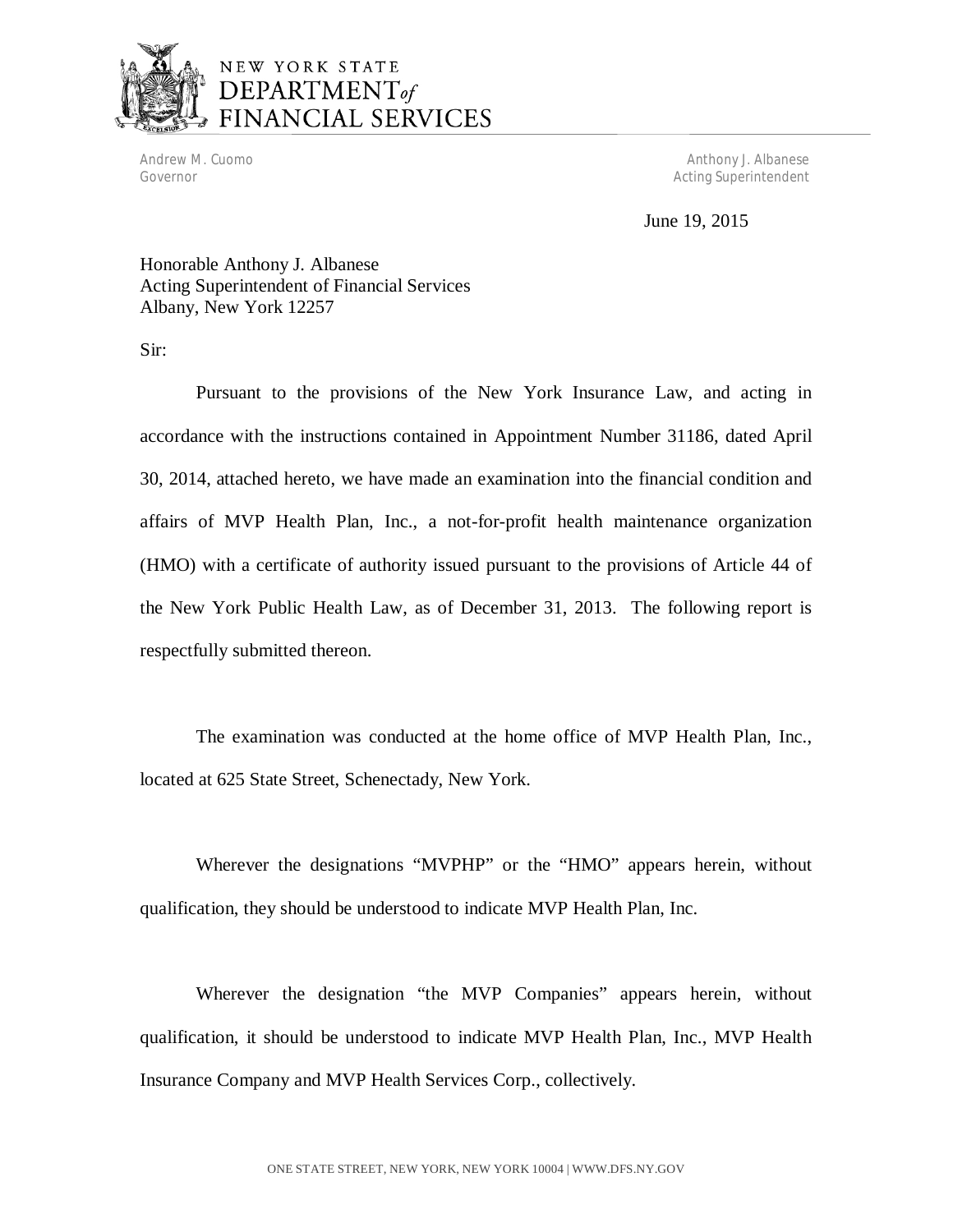Wherever the designation "MVP" appears herein, without qualification, it should be understood to indicate to MVP Health Care, Inc., the ultimate parent.

 Wherever the designation the "Department" appears herein, without qualification, it should be understood to indicate the New York State Department of Financial Services.

 A separate market conduct examination of MVPHP was conducted as of December 31, 2013 to review the manner in which MVPHP conducted its business practices and fulfilled its contractual obligations to policyholders and claimants. A separate report will be submitted thereon.

 Concurrent financial and market conduct examinations were made of MVP Health Insurance Company ("MVPHIC"), a New York for-profit insurance company licensed pursuant to the provisions of Article 42 of New York Insurance Law and MVP Health Services Corp. ("MVPHSC"), a not-for-profit corporation licensed pursuant to the provisions of Article 43 of New York Insurance Law. These two companies are affiliates within the MVP holding company system as detailed herein. Separate reports thereon have been submitted for each of the above entities.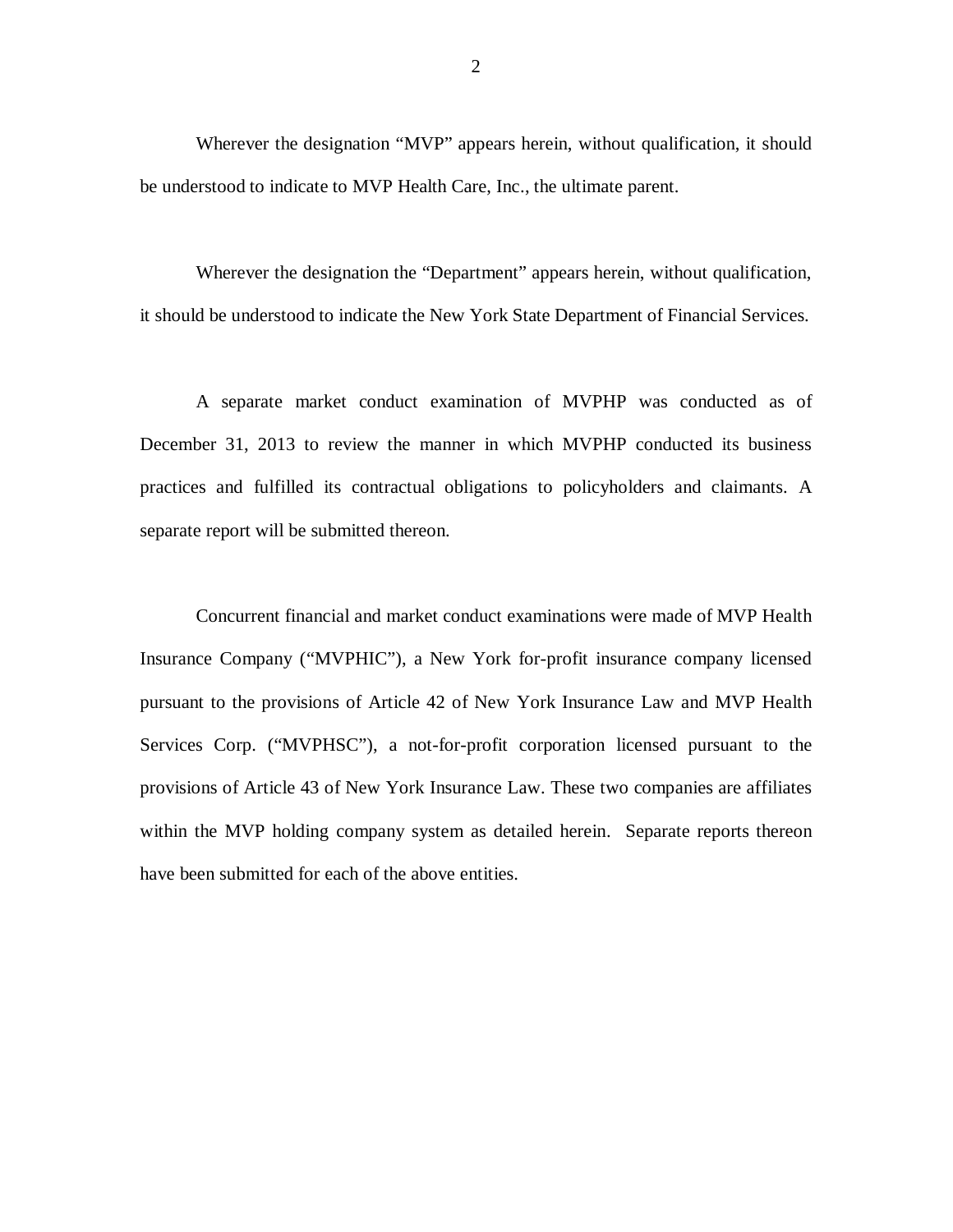## **1. SCOPE OF EXAMINATION**

<span id="page-4-0"></span> previous examination covered the period of January 1, 2008 through December 31, 2010. This examination of the HMO was a financial examination as defined in the National Association of Insurance Commissioners ("NAIC") *Financial Condition Examiners*  Handbook, 2014 Edition (the "Handbook") and it covered the three-year period from January 1, 2011 through December 31, 2013. The examination was conducted observing the guidelines and procedures in the Handbook. Where deemed appropriate by the examiners, transactions occurring subsequent to December 31, 2013, were also reviewed. We have performed a multi-state examination of MVP Health Plan, Inc. The

 provisions of the Handbook, which provides guidance for the establishment of an examination plan based on the examiners' assessment of risk in the HMO's operations and utilizes that evaluation in formulating the nature and extent of the examination. The examiners planned and performed the examination to evaluate MVPHP's current financial condition, as well as to identify prospective risks that may threaten the future solvency of MVPHP. The examination was conducted using a risk-focused basis in accordance with the

 and assessed the internal control systems and procedures used to mitigate those risks. The examination also included an assessment of the principles used and significant estimates made by management, an evaluation of the overall financial statement presentation, and determined management's compliance with the Department's statutes The examiners identified key processes, assessed the risks within those processes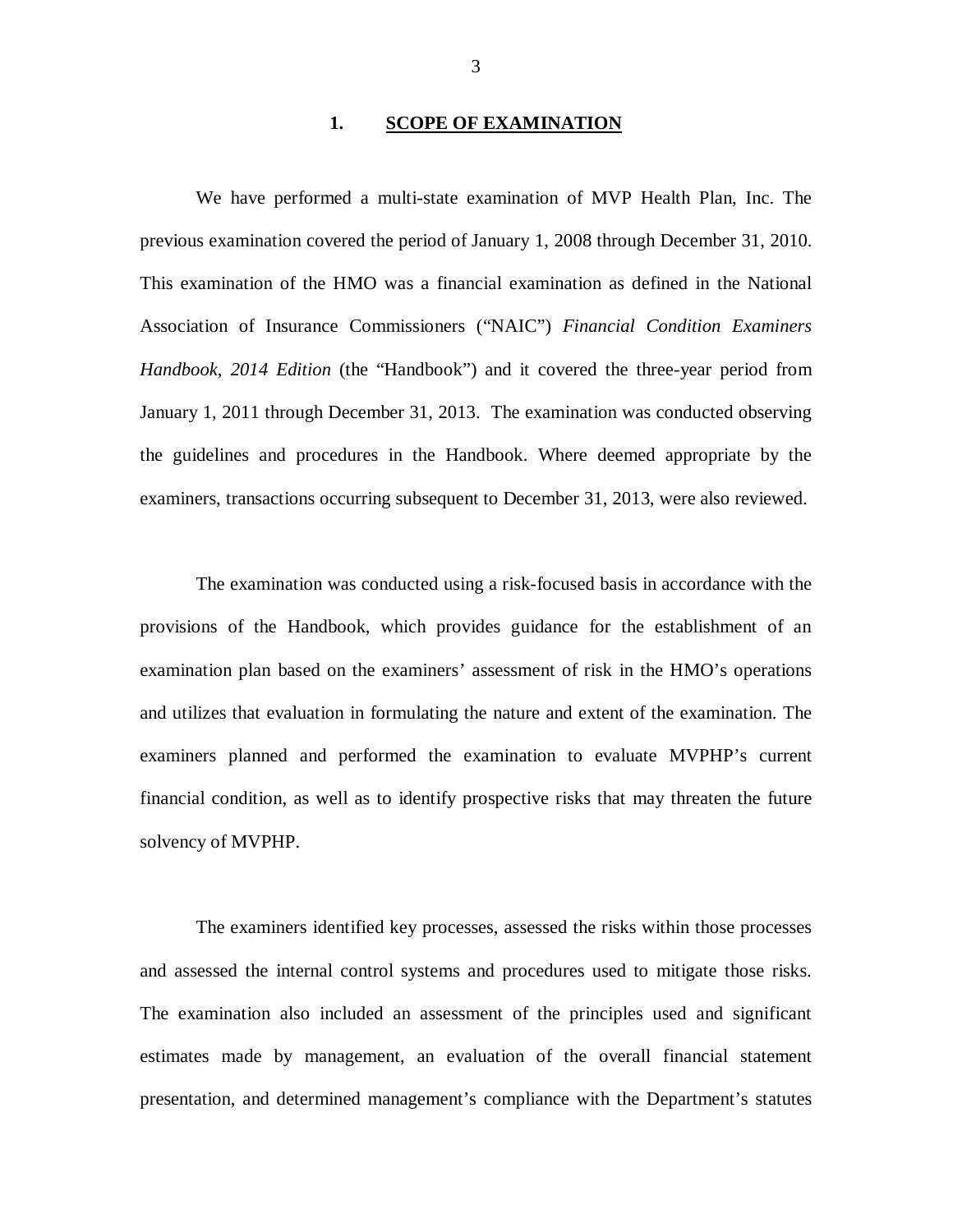and guidelines, Statutory Accounting Principles, as adopted by the Department, and NAIC annual statement instructions.

 Information concerning MVPHP's organizational structure, business approach and control environment was utilized to develop the examination approach. The examination evaluated MVPHP's risks and management activities in accordance with the NAIC's nine branded risk categories.

These categories are as follows:

- Pricing/Underwriting
- Reserving
- Operational
- Strategic
- Credit
- Market
- Liquidity
- Legal
- Reputational

 The HMO was audited annually, for the years 2011 through 2013, by the accounting firm of PricewaterhouseCoopers LLP ("PwC"). The HMO received an unqualified opinion in each of those years. Certain audit work papers of PwC were reviewed and relied upon in conjunction with this examination. A review was also made of the ultimate parent's (MVP Health Care, Inc.) corporate governance structure, which included its internal audit function, enterprise risk management program and model audit rule (Insurance Regulation No. 118) compliance, as they relate to MVPHP.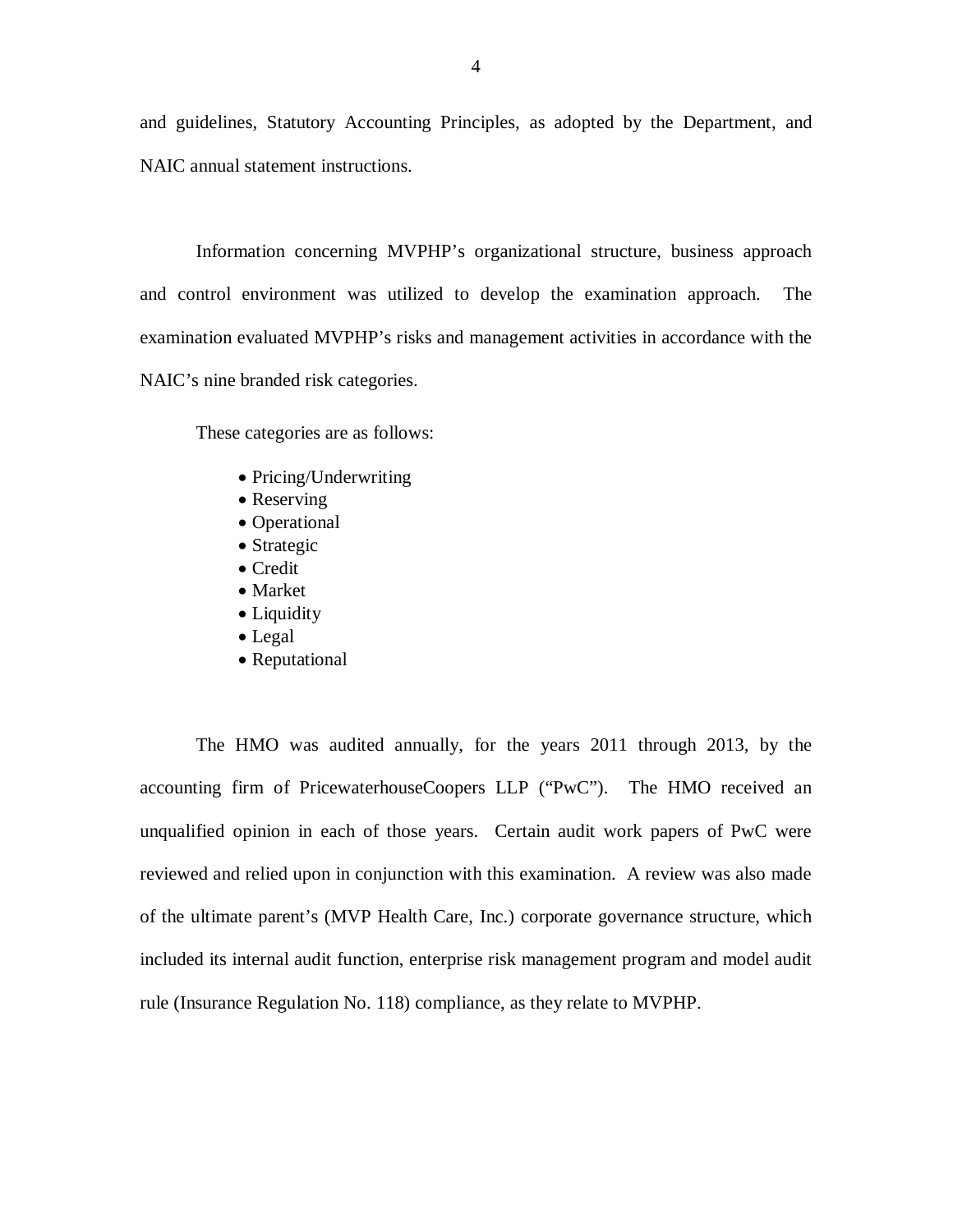<span id="page-6-0"></span> This report on examination is confined to financial statements and comments on those matters which involve departures from laws, regulations or rules, or which require explanation or description.

 The examiners reviewed the corrective actions taken by the HMO with respect to the recommendations concerning financial issues contained in the prior report on examination. The result of the examiners' review is contained in item 5 of this report.

## **2. DESCRIPTION OF THE HMO**

 MVP Health Plan, Inc. is a New York State not-for-profit corporation certified as a health maintenance organization to deliver health care services in New York and Vermont. Vermont. MVP Health Plan, Inc. was incorporated on July 30, 1982, pursuant to Section

 402 of the New York Not-For-Profit Corporation Law, for the purpose of operating as a health maintenance organization, as such term is defined in Article 44 of the New York Public Health Law. The HMO's incorporators were the board of directors of the Schenectady County Foundation for Medical Care, Inc., a non-profit physicians association. Simultaneous with the incorporation of the HMO, the incorporators formed Mohawk Valley Medical Associates, Inc., a non-profit independent practice association (IPA), pursuant to Section 402 of the New York Not-For-Profit Corporation Law.

 MVP Health Plan, Inc. is an IPA model HMO. On March 8, 1982, the HMO and Mohawk Valley Medical Associates, Inc. contracted, through an "Independent Practice

5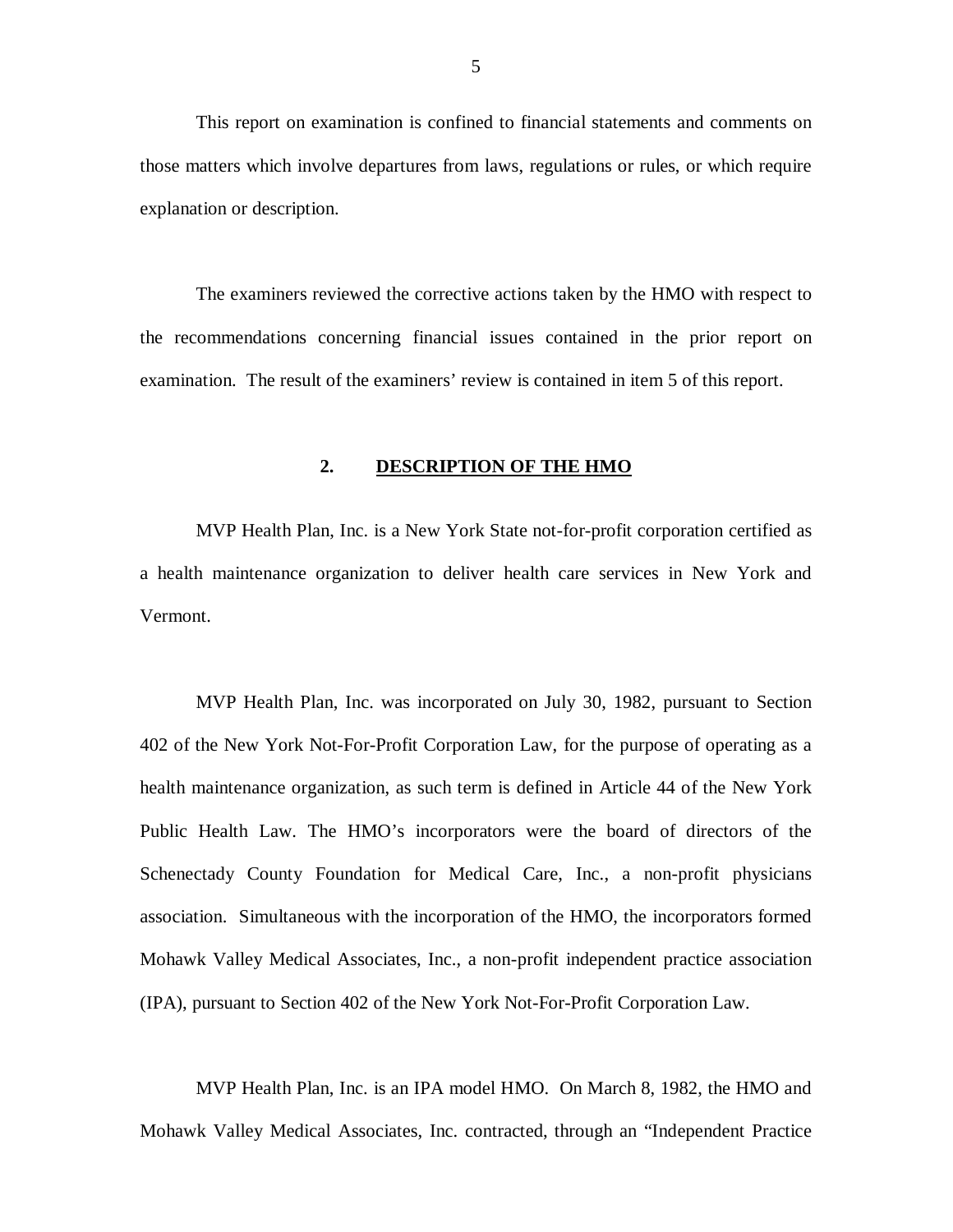Association (IPA) Service Agreement" to work together to provide for the administration of a comprehensive prepaid program of health care and for the delivery of health services. Subsequently, the HMO made similar arrangements with other independent practice associations to achieve the same goal. This is detailed further under the "Territory and Plan of Operation" section of this report.

 On August 30, 2013, the New York State Department of Health ("DOH") approved MVPHP's request to acquire Hudson Health Plan, Inc. ("HHP"). The Department had issued a non-objection letter to DOH on August 29, 2013 relative to this acquisition. MVPHP is the sole corporate member of Hudson Health Plan, Inc. a Tarrytown, New York based Medicaid managed care organization. HHP is a not-for- profit prepaid health services plan that provides state-sponsored Medicaid Managed Care, Child Health Plus, and during the examination period, Family Health Plus insurance coverage to its members in New York's Hudson Valley region.

 MVPHP transferred \$26 million to MVP in two transactions: February 2011 (\$22 million) and July 2011 (\$4 million). Per Department of Health Regulation No. 98 (10 NYCRR 98-1.10(c)), these transfers did not require prior approval.

 In December 2011, MVPHP transferred \$95 million to MVP to fund statutory reserve requirements and other obligations of certain affiliates. MVP in turn funded MVPHIC \$63 million. As a result, MVPHIC was able to adhere to its commitment to maintain a ratio of not more than 8:1 of net premium to capital and surplus. The remainder, \$32 million, was sent to the Greater Rochester Health Foundation under the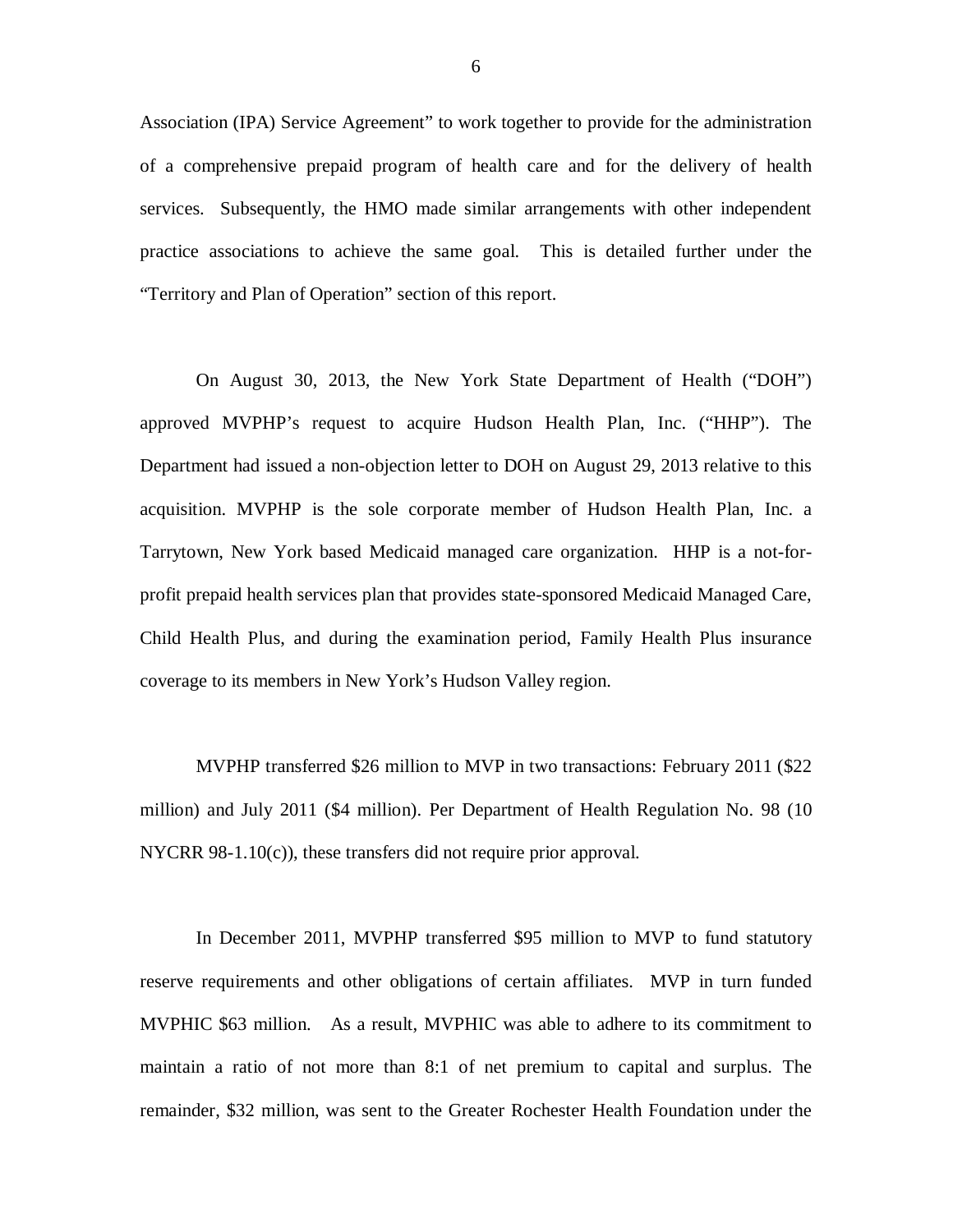terms of the 2006 merger agreement between Preferred Care and MVP. The transfer was approved by this Department on December 7, 2011. The Department of Health approved the transfer on December 27, 2011.

## A. Corporate Governance

 Pursuant to the HMO's Certificate of Incorporation and by-laws, management of the HMO is to be vested in a board of directors consisting of not less than twelve nor more than twenty-five directors. As of December 31, 2013, the board of directors consisted of seventeen members, as set forth below.

## Name and Residence **Principal Business** Affiliation

Provider Representatives

 Richard D'Ascoli, M.D. Niskayuna, New York

 Richard F. Gullott, M.D. Scotia, New York

 Herschel Lessin, M.D. Poughkeepsie, New York

 Ernest Levy, M.D. Cooperstown, New York

 Michael S. Schneider, M.D. Rochester, New York

## Enrollees Representatives

**Burt Danovitz** Utica. New York  Physician, Orthopedic Surgery, Schenectady Regional Orthopedics Associate, Inc.

 Physician, Internal Medicine, Richard F. Gullott, M.D., P.C.

 Physician, Pediatrics, Children's Medical Group, PLLC

Physician, Neurosurgery, Retired

Physician, Internal Medicine, University of Rochester

Executive Director, Resource Center for Independent Living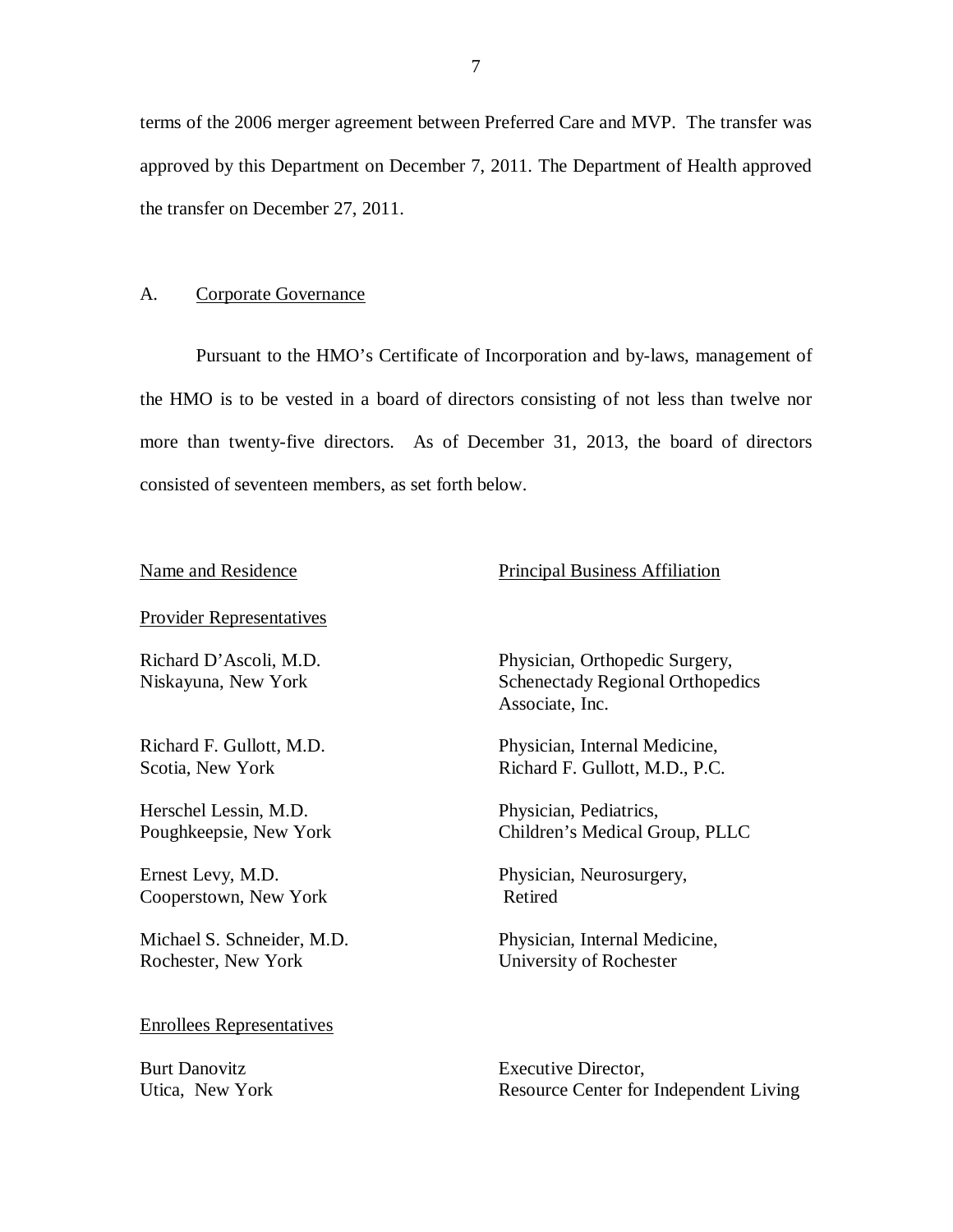## Enrollees Representative Cont'd

 Joseph DePaolis Rochester, New York

 Alan P. Goldberg Albany, New York

 Karen B. Johnson Schenectady, New York

 William J. Reddy Rochester, New York

 Jon K. Rich Alplaus, New York

 Arthur J. Roth Loudonville, New York

#### Community Representatives

 Wallace Altes Troy, New York

 Michael Copeland Rochester, New York

 Lindsay C. Farrell Rochester, New York

 Ann K. Nolon Peekskill, New York

 Debbie L. Sydow, Ph.D. Abingdon, Virginia

## Name and Residence **Principal Business** Affiliation

President, Consultation Services

Financial Services, Investment Banking First Albany Securities

 Schenectady County Legislator Director of the Capital Campaign, Proctors Theatre

Retired

Retired

Special Tax Consultant, Hodgson Russ, LLP

Consultant Self-employed

Human Resource Manager, Alstom Signaling Inc.

 Open Door Family Medical Center President,

President, Hudson River HealthCare

President, Richard Bland College

 Regulation No. 98 (10 NYCRR 98-1.11(g)). The composition of the board meets the requirements of the Department of Health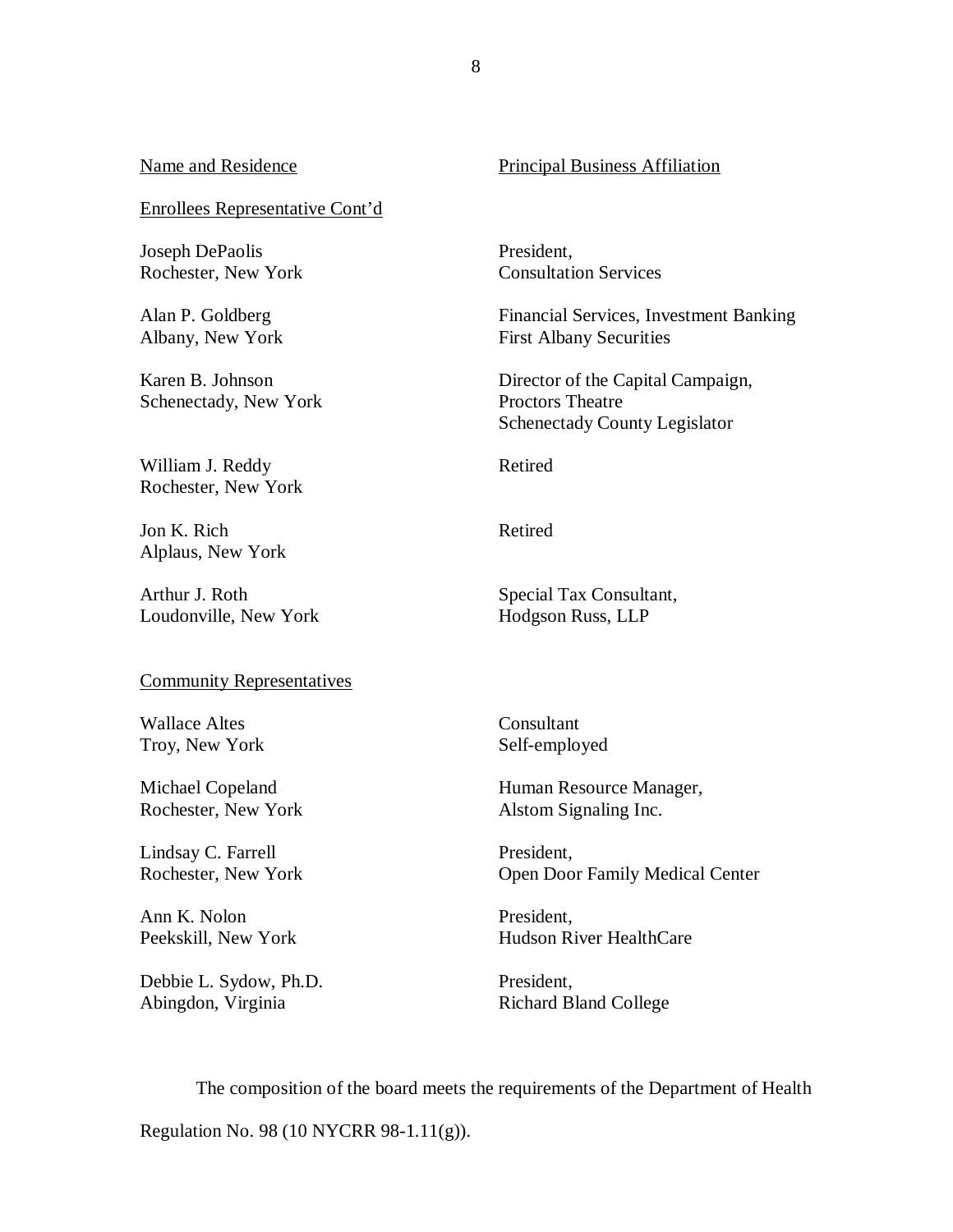The Board met at least eight times during each calendar year within the examination period. The minutes of all meetings of the board of directors and committees thereof held during the examination period were reviewed. The meetings were well attended, with all directors attending at least one-half of the meetings they were eligible to attend.

The principal officers of the HMO as of December 31, 2013 were as follows:

| Name                    | Title                                 |
|-------------------------|---------------------------------------|
| Denise V. Gonick, Esq.  | President and Chief Executive Officer |
| Dawn K. Jablonski, Esq. | Secretary                             |
| Daniel Drislane         | Interim Chief Financial Officer       |

 Corporate governance, enterprise risk management ("ERM"), internal audit department ("IAD"), and Insurance Regulation No. 118 processes for the HMO are provided by MVP Health Care, Inc., the ultimate parent of MVPHP.

## **Enterprise Risk Management**

 examination period to proactively identify and mitigate various business risks, including prospective business risks. In accordance with Insurance Regulation No. 203 (11 NYCRR 82) "Enterprise Risk Management and Own Risk and Solvency Assessment," the HMO's ultimate parent, MVP, is required to adopt a formal enterprise risk management function effective June 25, 2014. The MVP Companies did not have in place an ERM framework during the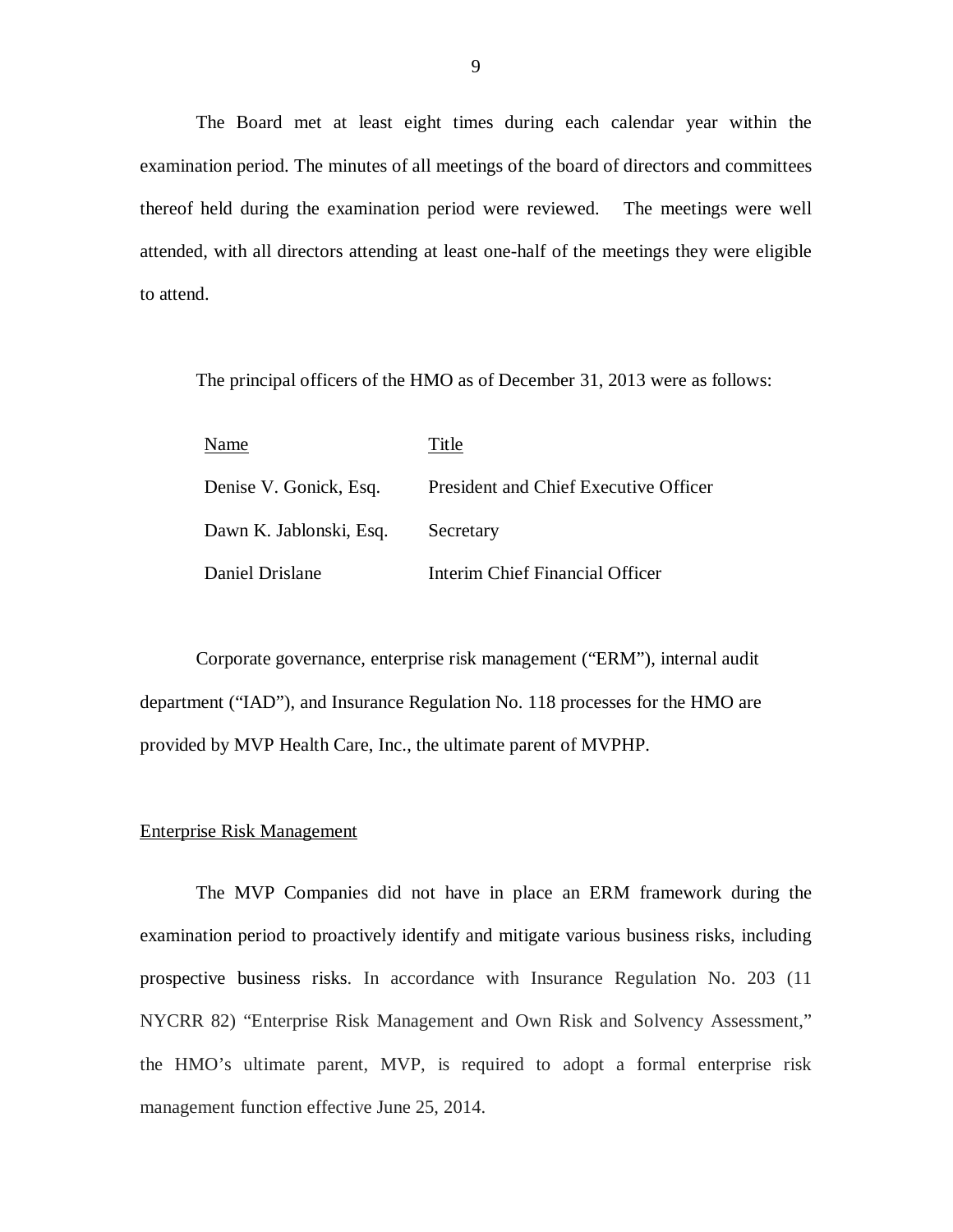framework by forming a steering committee and entering into a consultation agreement to guide the MVP companies in establishing and implementing an effective ERM framework. MVP appointed a Chief Risk Officer in July 2014. The examiners noted that the process for completion of the MVP ERM framework is on track with the timeline established by MVP. The timeline is to complete the process in the  $3<sup>rd</sup>$  quarter of year 2015. In 2014, the MVP Companies started the process of developing an ERM

 emerging policy issues within the health insurance industry and those facing MVP and all of its affiliates, including MVPHP. As issues are identified, MVP establishes leadership teams to gain an understanding of the impact to the MVP Companies. These leadership teams are developed to provide recommendations to the members of the executive team which have the responsibility for MVP's strategy on emerging issues. In addition, MVP has established a government affairs department to address

## Internal Audit Department (IAD)

 MVP, the ultimate parent, established an Internal Audit Department to serve all the subsidiaries and affiliates within its holding company system, including MVPHP. The IAD reports to the Audit Committee of the Board of Directors (the "AC") which is comprised entirely of members independent of MVP and MVPHP.

 The IAD assists all levels of management by reviewing and testing financial and operational controls and processes established by management to ensure compliance with laws, regulations and policies. The scope of the IAD program is coordinated with PwC,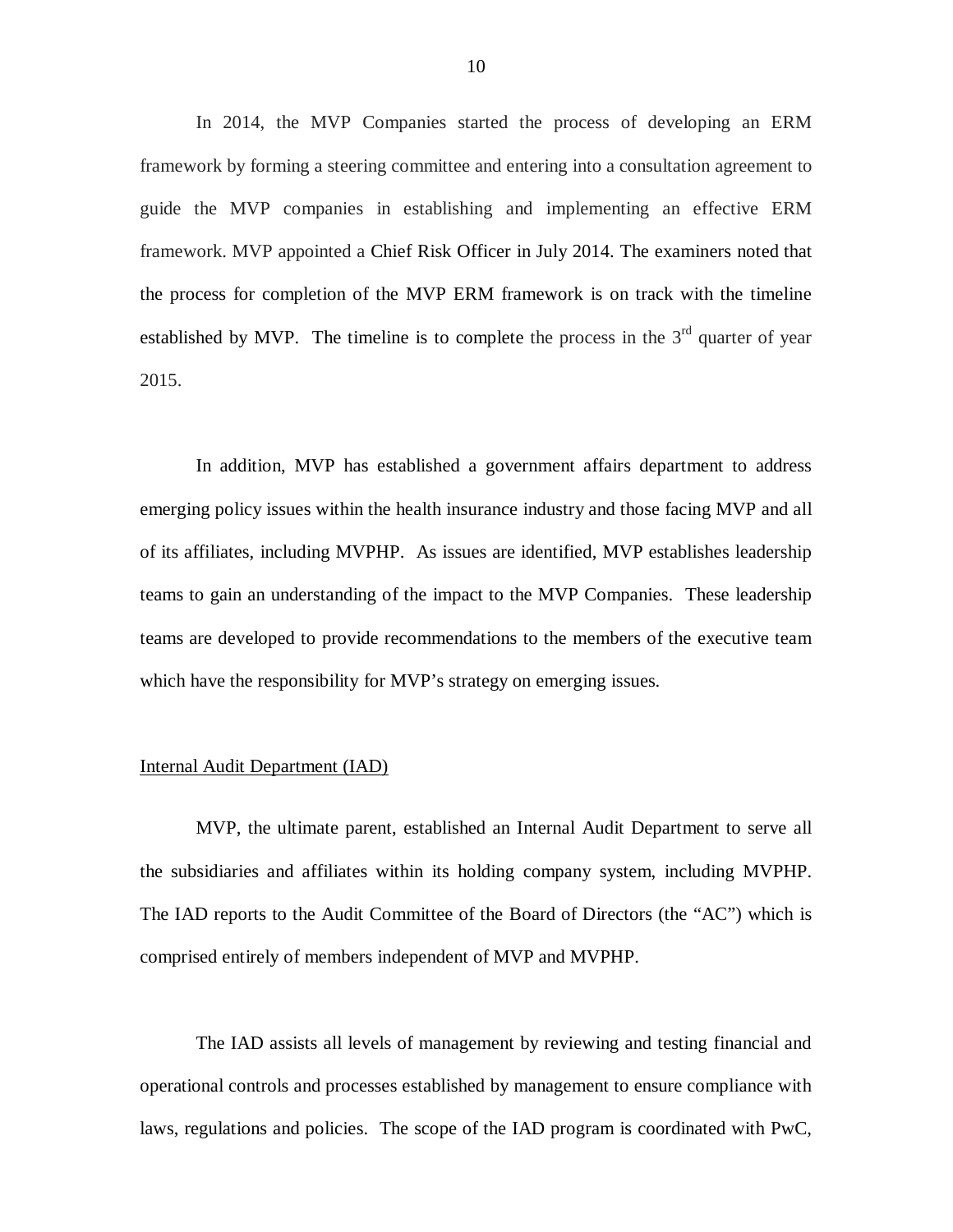<span id="page-12-0"></span> MVP's independent certified public accountant, to ensure optimal audit coverage and efficiency.

## **Insurance Regulation No. 118**

 The HMO's parent, MVPHP Holding Company, Inc., as well as its ultimate parent MVP Health Care, Inc. are both non-publicly traded companies and therefore not subject to the Sarbanes-Oxley Act of 2002. However, the ultimate parent and the New York entities are subject to the provisions of Insurance Regulation No. 118. Insurance Regulation No. 118 (11 NYCRR 89) – "Audited Financial Statements," is similar to the NAIC's Model Audit Rule ("MAR"), and applies to certain New York regulated entities, including MVPHP. Insurance Regulation No. 118 became effective January 1, 2010.

 MVP's management of general controls is applied to all its subsidiaries and affiliates, which include the HMO. As part of its Insurance Regulation No. 118 analysis, the risks from various operations were identified and segregated by operational cycles and entity level controls. The IAD performed its own control testing and accumulated its findings. The examiner relied upon work performed by the IAD, as prescribed by the Handbook.

## B. Territory and Plan of Operation

 The HMO's service area, as stated in its certificate of authority as of December 31, 2013, included the following fifty counties in New York State: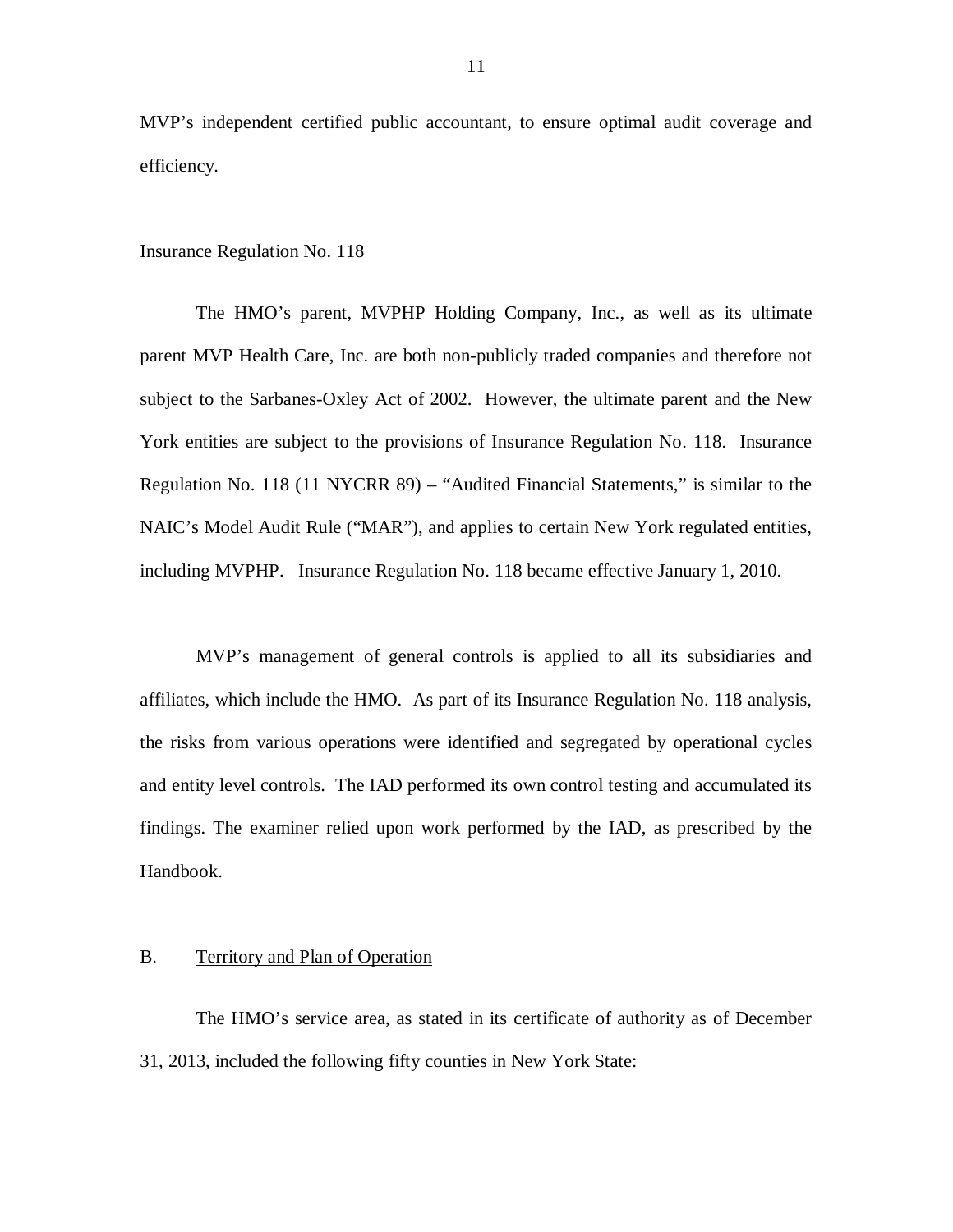| Albany        | Genesee          | Ontario     | St. Lawrence  |
|---------------|------------------|-------------|---------------|
| <b>Broome</b> | Greene           | Orange      | Sullivan      |
| Cayuga        | Hamilton         | Orleans     | Tioga         |
| Chenango      | Herkimer         | Oswego      | Tompkins      |
| Clinton       | <b>Jefferson</b> | Otsego      | <b>Ulster</b> |
| Columbia      | Lewis            | Putnam      | Warren        |
| Cortland      | Livingston       | Rensselaer  | Washington    |
| Delaware      | Madison          | Rockland    | Wayne         |
| Dutchess      | Monroe           | Saratoga    | Westchester   |
| Erie          | Montgomery       | Schenectady | Wyoming       |
| <b>Essex</b>  | Niagara          | Schoharie   | Yates         |
| Franklin      | Oneida           | Seneca      |               |
| Fulton        | Onondaga         | Steuben     |               |

 The HMO contracted with twelve Independent Practice Associations ("IPAs") to provide a comprehensive prepaid program of health care and the delivery of health services. According to the IPA agreements, the HMO provides all administrative, marketing, enrollment, financial, accounting, claims processing, management information and other functions necessary, convenient or appropriate for the administration of a comprehensive prepaid health program. Each IPA is responsible for establishing contractual relationships with physicians, health care professionals and other providers of health care, and for arranging and facilitating the availability and delivery of health services to members of the HMO.

 On March 20, 1993, the HMO was issued a certificate of authority to transact the business of a Health Maintenance Organization in the State of Vermont. The HMO entered into risk sharing arrangements/capitation agreements with Vermont Managed Care (VMC) and United Health Alliance to provide health care services to its members throughout the State of Vermont.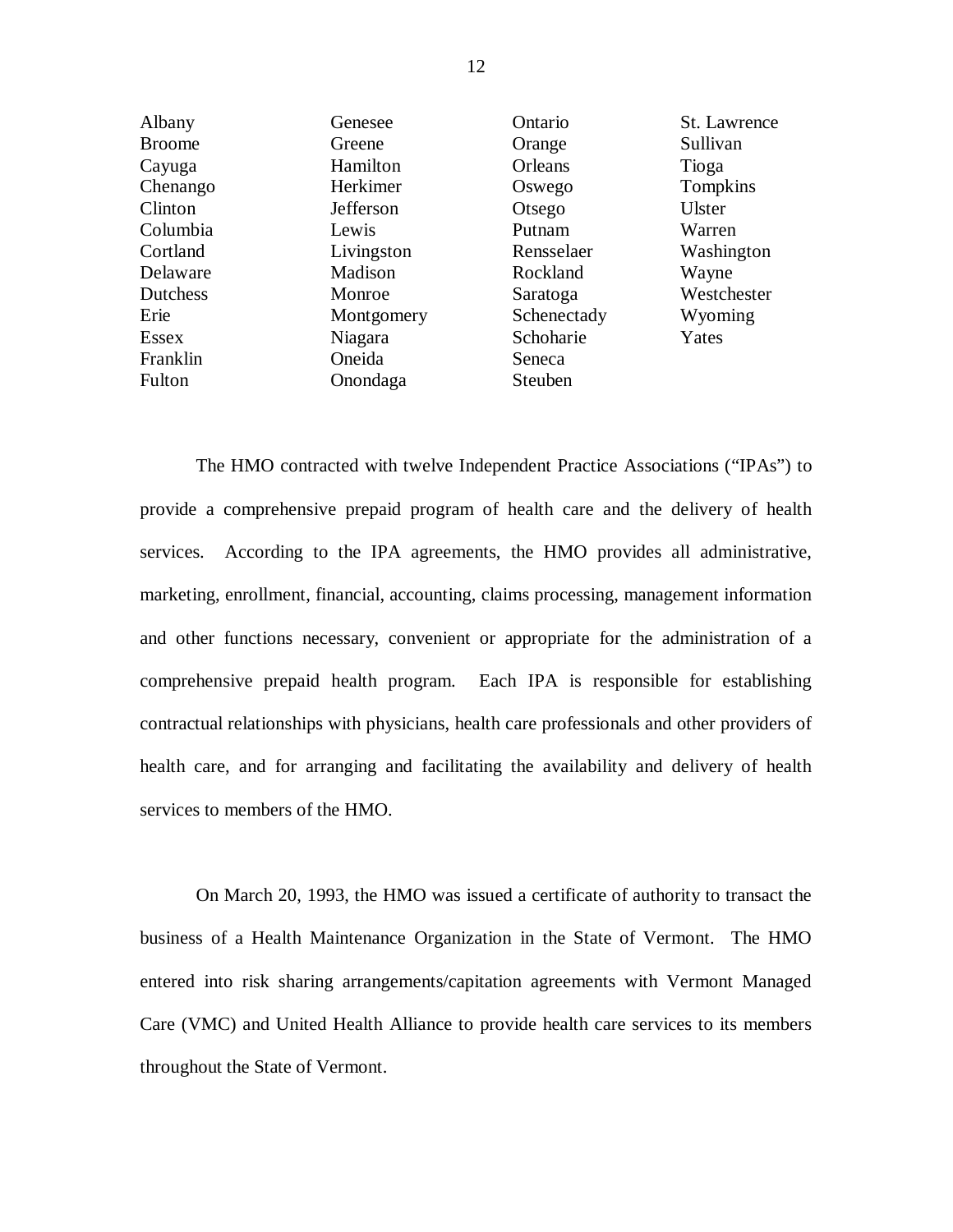Enrollment as of December  $31<sup>st</sup>$  for the years under examination and subsequent were as follows:

|                     | 2011    | 2012                                   | 2013    | 2014    |
|---------------------|---------|----------------------------------------|---------|---------|
| New York<br>Vermont | 540     | 267,164 254,529 222,501 219,679<br>407 | 498     | 7,969   |
| Total members       | 267,704 | 254,936                                | 222,999 | 227,648 |

 The following is a breakdown of MVPHP's enrollment, by line of business, for the period covered by this examination:

| Year | Commercial | Point<br>of<br>Service | Medicaid | Child<br>Health<br>Plus | Family<br>Health<br>Plus | Total   |
|------|------------|------------------------|----------|-------------------------|--------------------------|---------|
| 2011 | 104,378    | 13,384                 | 30,289   | 2,352                   | 3,012                    | 267,704 |
| 2012 | 93,694     | 10,174                 | 29,895   | 2,038                   | 2,811                    | 254,936 |
| 2013 | 86,526     | 8,005                  | 30,399   | 1,644                   | 2,968                    | 222,999 |

In addition, the following is the enrollment for year 2014:

|    | Family<br>Health Plus | Direct pay<br><u>off</u><br>Exchange | Direct pay<br>$_{\text{on}}$<br>Exchange | <b>Large</b><br>Group | <u>Small</u><br>Group on<br>Exchange | Healthy<br><b>New</b><br>York | Medicare | Medicaid | <u>Child</u><br><b>Health</b><br>Plus | Total   |
|----|-----------------------|--------------------------------------|------------------------------------------|-----------------------|--------------------------------------|-------------------------------|----------|----------|---------------------------------------|---------|
| NY | 30                    | 8071                                 | 25,350                                   | 81.363                | 1.410                                | 2.452                         | 77.742   | 22,840   | 421                                   | 219,679 |
| VT |                       |                                      |                                          |                       |                                      |                               |          |          |                                       | 7,969   |
|    |                       |                                      |                                          |                       |                                      |                               |          |          |                                       | 227,648 |

 A variety of factors have contributed to the membership changes from 2010 to 2014 as noted above. These factors include premium increases in certain product lines throughout the years impacting MVP's competitiveness in the market; a movement of membership from fully insured to Administrative Service Only (ASO) arrangements and small groups dropping insurance coverage during the economic crisis from 2008 to 2012. Other factors include an overall upstate New York population decline and the entrance of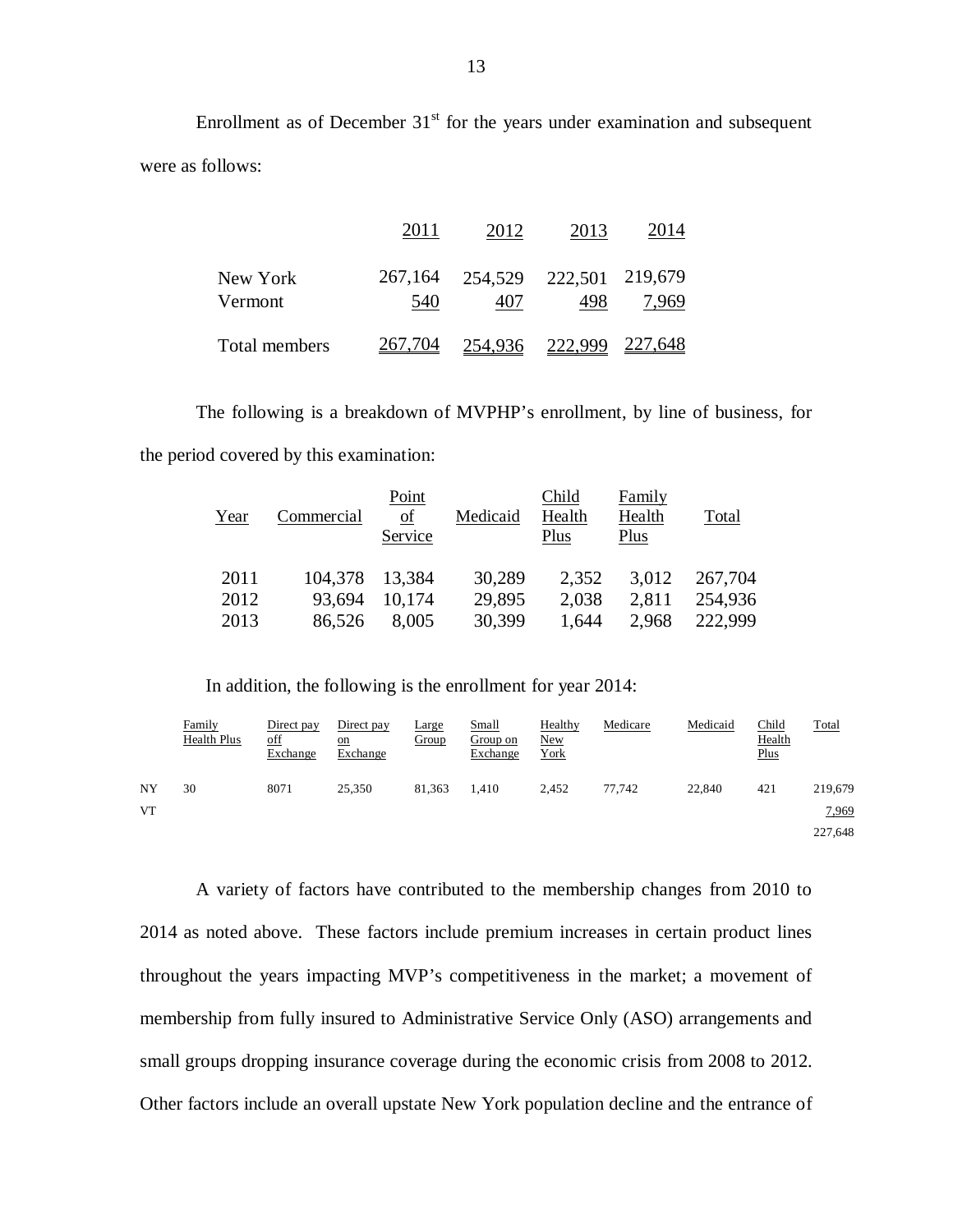<span id="page-15-0"></span> new competitors into the Medicare and Commercial lines of business. The trend to December 31, 2014 has changed as shown in the table above where MVPHP has seen an increase in membership due to Insurance Exchange (New York State of Health) enrollment.

 During the examination period, MVPHP solicited business as a direct writer, utilizing in-house licensed agents. The HMO also contracted with licensed brokers for the production of business.

#### $C_{\cdot}$ Reinsurance

## Assumed Reinsurance

The Company did not assume any business during the examination period.

## Ceded Reinsurance

 At December 31, 2013, the HMO had a reinsurance agreement with Zurich American Insurance Company, an authorized reinsurer. The agreement requires the reinsurer to pay specified percentages of all eligible hospital and medical service claims paid by the HMO during the contract year as follows:

## Excess of loss coverages:

#### Annual Deductibles:

 \$575,000 of eligible expenses per member in each agreement year for the HMO commercial, Child Heath Plus and Family Health Plus. \$425,000 of eligible expenses per member in each agreement year for Medicare Advantage members.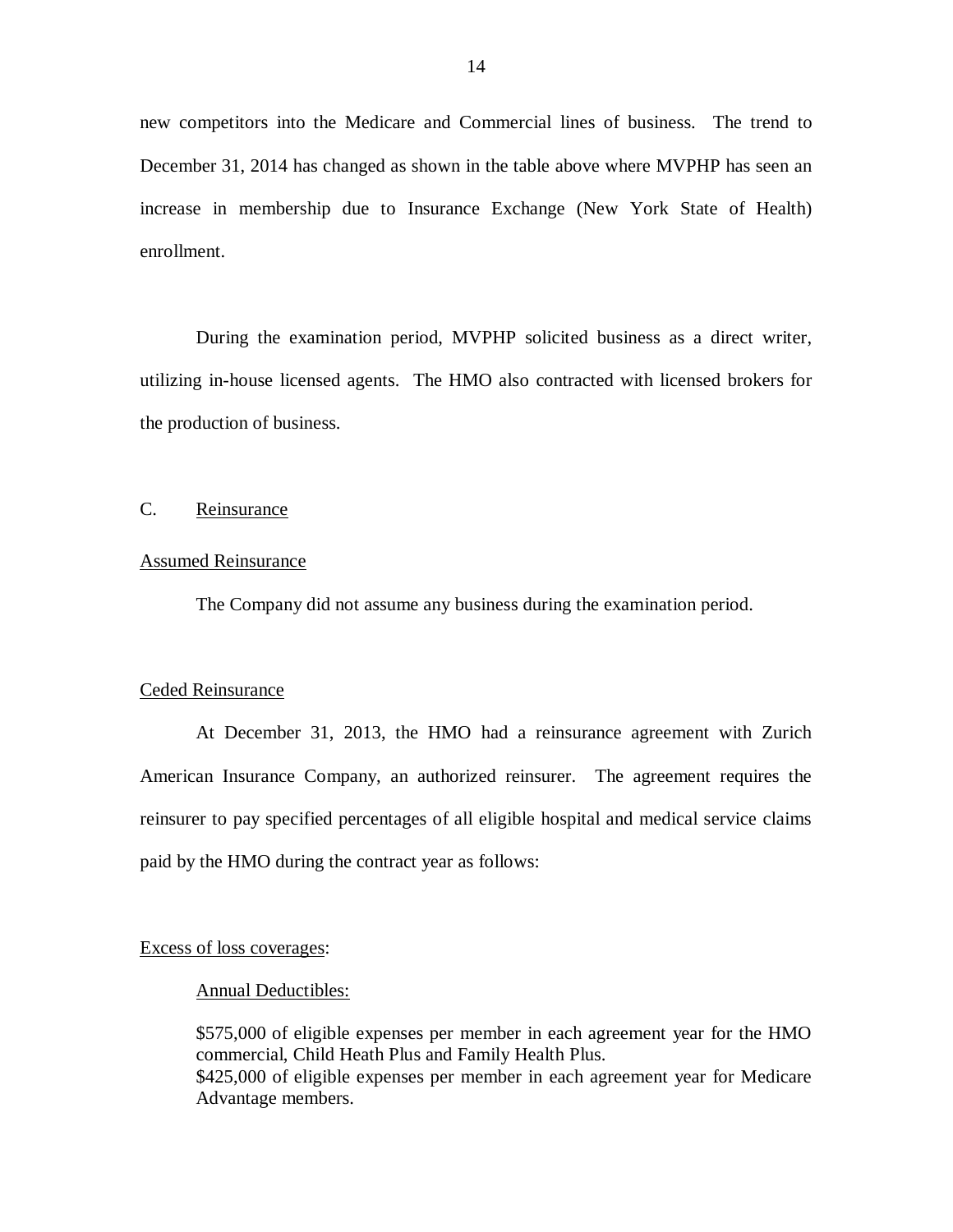## Annual Reimbursement:

 90% of the eligible expenses in excess of the annual deductible for each member in the agreement year, except non-reinsurer approved organ and tissue transplants, which are reimbursable at 60%.

## Reimbursement maximum:

\$2,000,000 per member, per agreement year.

The reinsurance agreement contained all the required standard clauses, including

the insolvency clause required by Section 1308 of the New York Insurance Law.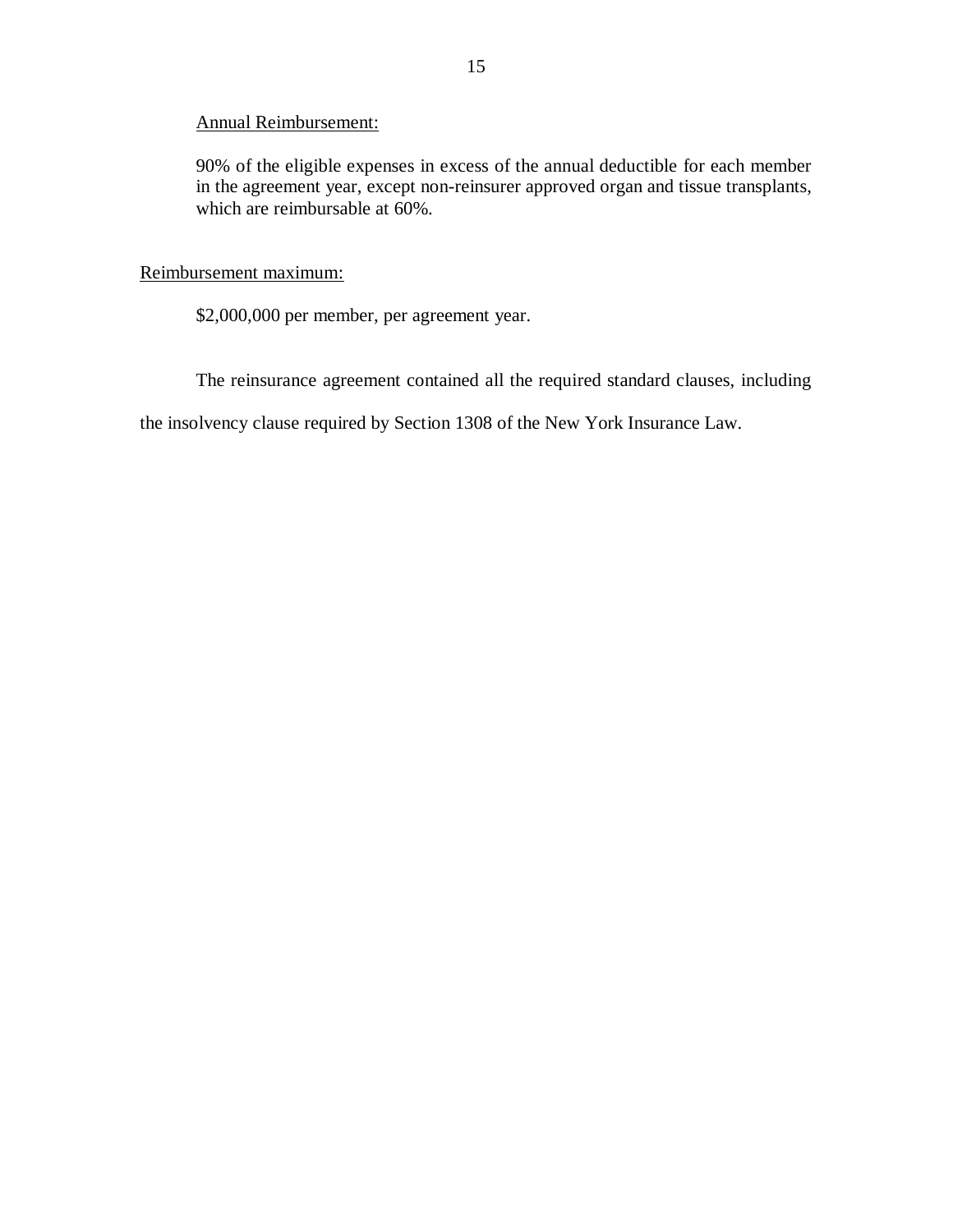## <span id="page-17-0"></span>D. Holding Company System

The following is the organizational chart of MVP Health Care, Inc. and its subsidiaries as of December 31, 2013:

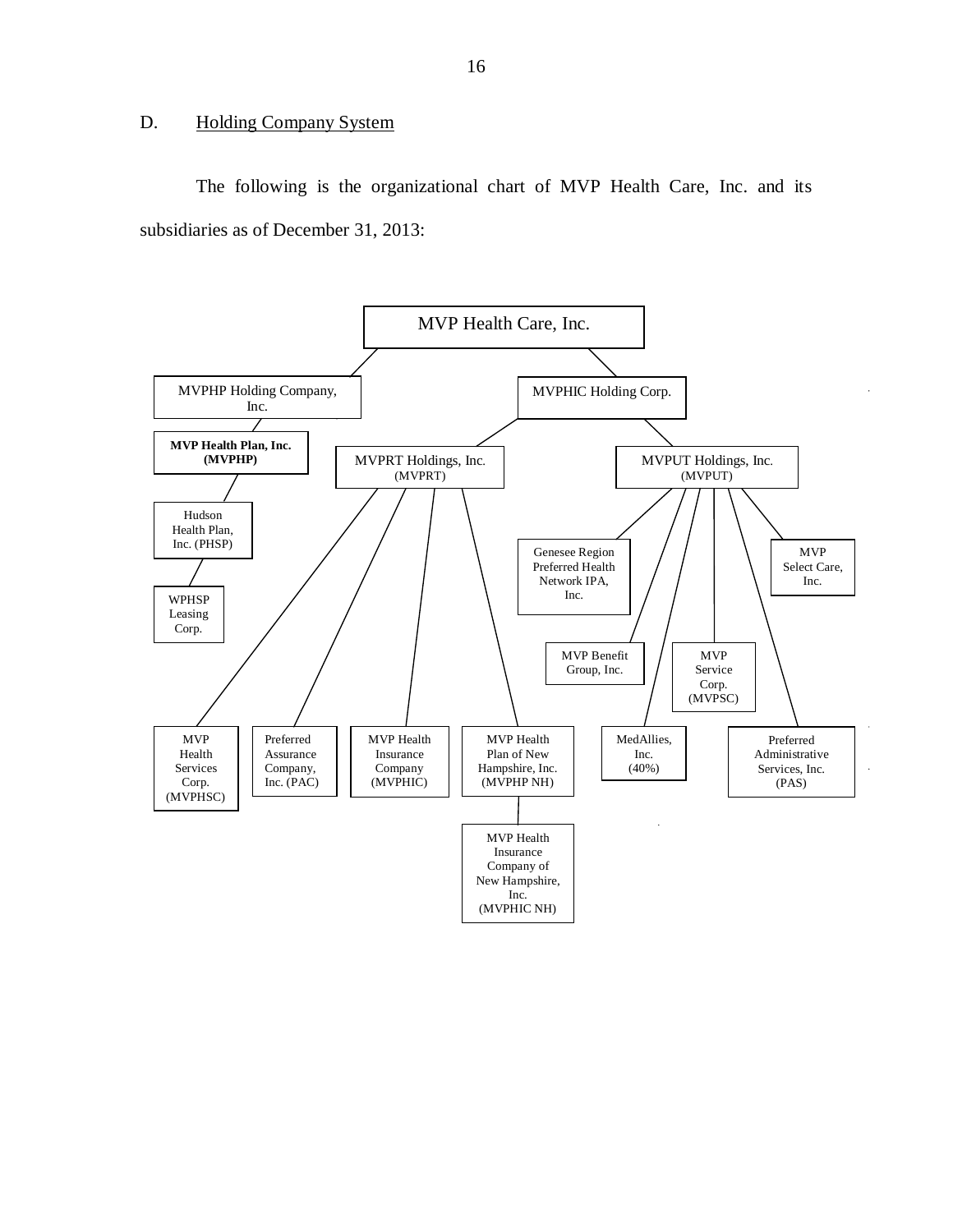The HMO is a wholly-owned subsidiary of MVPHP Holding Company Inc., which is a wholly-owned subsidiary of MVP Health Care, Inc., the ultimate parent.

## MVPHP Holding Company, Inc. ("MVPHPHC")

 MVPHP Holding Company, Inc. was formed on December 23, 2005 as a not-for- profit corporation, which is controlled by MVP Health Care, Inc., the ultimate parent. In 2006, MVPHPHC became the immediate parent of MVP Health Plan, Inc.

## MVP Health Services Corp. ("MVPHSC")

 MVPHSC is a not-for-profit corporation, licensed under Article 43 of the New York Insurance Law. During the examination period, MVPHSC issued only indemnity dental insurance products. MVPHSC is a subsidiary of MVPRT Holdings, Inc., which is a wholly-owned subsidiary of MVPHIC Holding Corp. MVPHIC Holding Corp. is a wholly-owned subsidiary of MVP Health Care, Inc.

## MVP Health Insurance Company ("MVPHIC")

 MVPHIC is a for-profit New York corporation, wholly-owned by MVPRT Holdings Inc., which is a wholly-owned subsidiary of MVPHIC Holding Corp. MVP Health Care, Inc. is the ultimate parent. MVPHIC was incorporated on April 24, 2000. MVPHIC is licensed in the State of New York as an accident and health insurance company pursuant to Article 42 of the New York Insurance Law. MVPHIC underwrites EPO, PPO, point-of-service (out-of-network) and indemnity only products for large and small groups.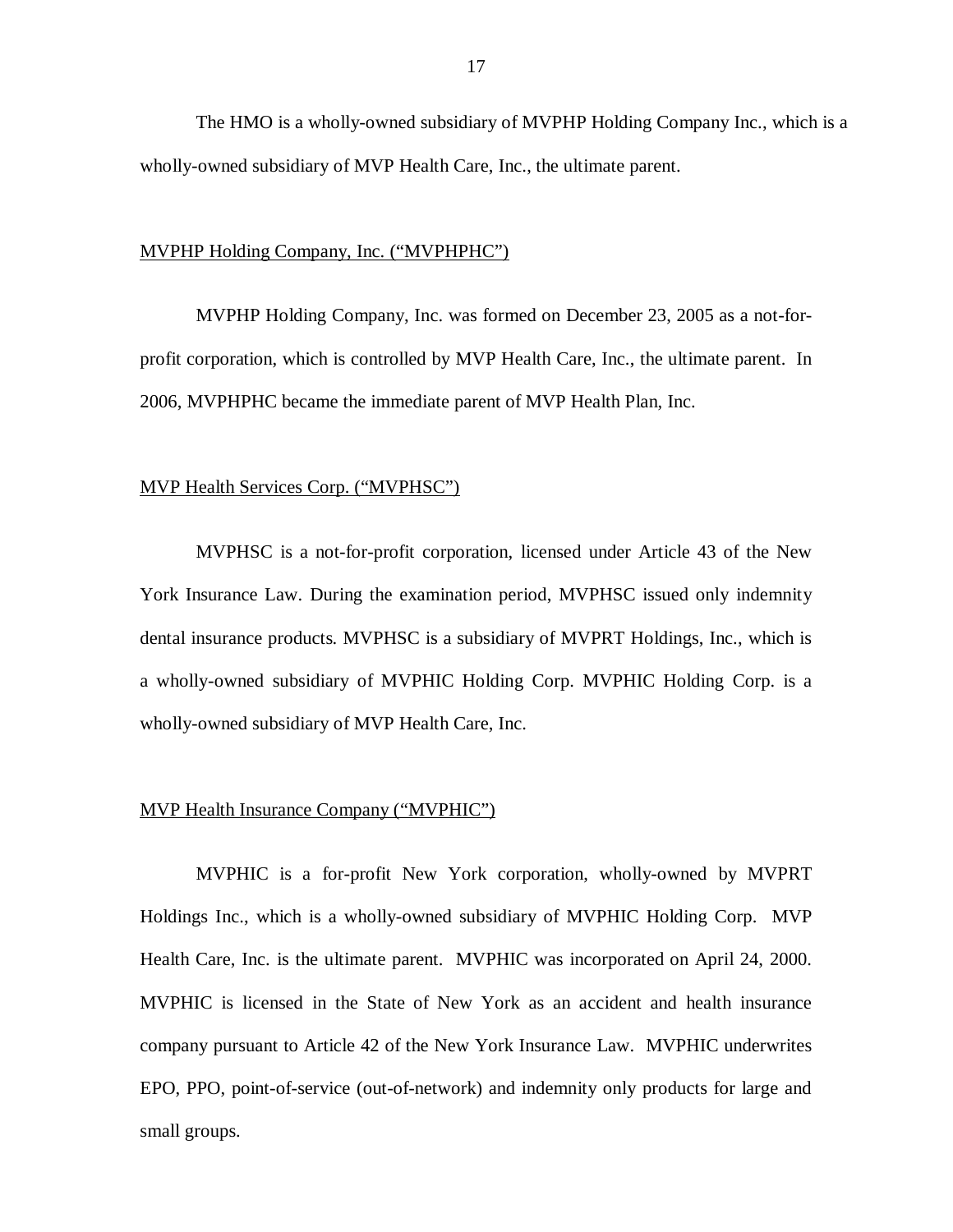## **Staffing Services Agreement**

 The HMO has a management services agreement with MVP Service Corp. ("MVPSC"). MVPSC is wholly-controlled by MVPUT Holdings, Inc. MVPSC's employees perform all the day-to-day operations of the HMO, and charges the HMO for its share of costs based on a contractual cost allocation methodology pursuant to an agreement approved by the Department. The Department approved this agreement on January 1, 2011. The Department of Health approved the agreement on May 17, 2011.

## **Office Facilities, Equipment and Agreement**

 During the exam period MVPHP was party to agreements with the following affiliates/subsidiaries:

- 1. MVP Health Insurance Company
- 2. MVP Health Insurance Company of New Hampshire, Inc.
- 3. MVP Health Plan of New Hampshire, Inc.
- 4. Preferred Assurance Company, Inc.
- 5. MVP Health Services Corp.
- 6. MVP Select Care, Inc.
- 7. MVP Benefit Group, Inc.
- 8. Genesee Region Preferred Health Network IPA, Inc.
- 9. MVP Service Corp.
- 10. Preferred Administrative Services, Inc.
- 11. PFS Services, Inc.

 During the exam period, MVPHP provided the above list of subsidiaries with space, furnishings, equipment, supplies and facilities necessary to operate their businesses. MVPHP bills periodically but not less than quarterly. Agreements Nos. 1-4 were approved by the Department on March 14, 2008. Agreements Nos. 5-11 were approved by the Department on October 29, 2013.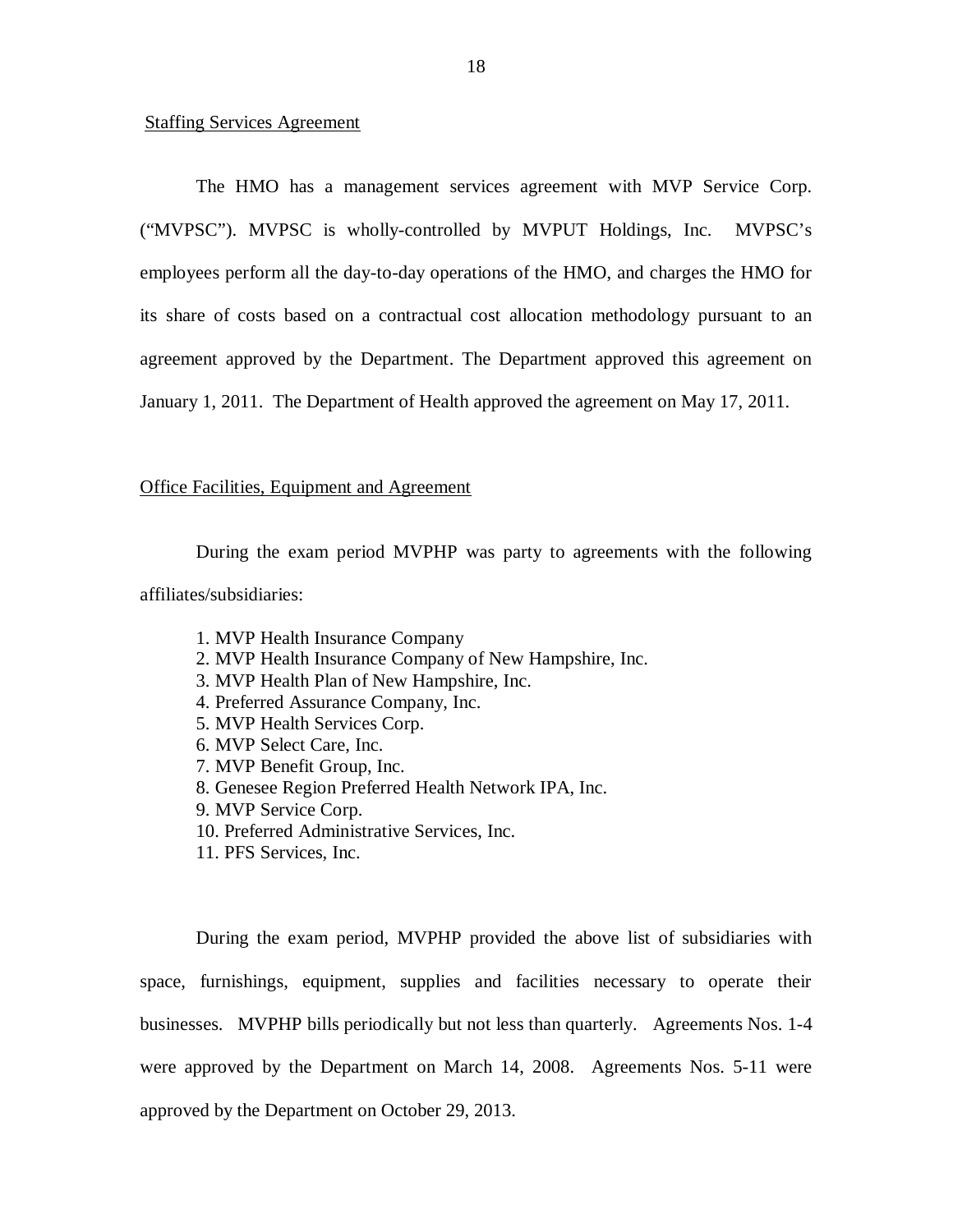#### $E.$ **Significant Operating Ratios**

 The underwriting ratios presented below are on an earned-incurred basis and encompass the three-year period covered by this examination:

| <b>Amounts</b>  | Percentage |
|-----------------|------------|
| \$4,979,098,536 | 88.7%      |
|                 |            |
| 3,957,634       | 0.1%       |
| 144,668,139     | 2.6%       |
| 357, 312, 458   | 6.4%       |
| 125,794,768     | 2.2%       |
| \$5,610,831,535 | 00.0%      |
|                 |            |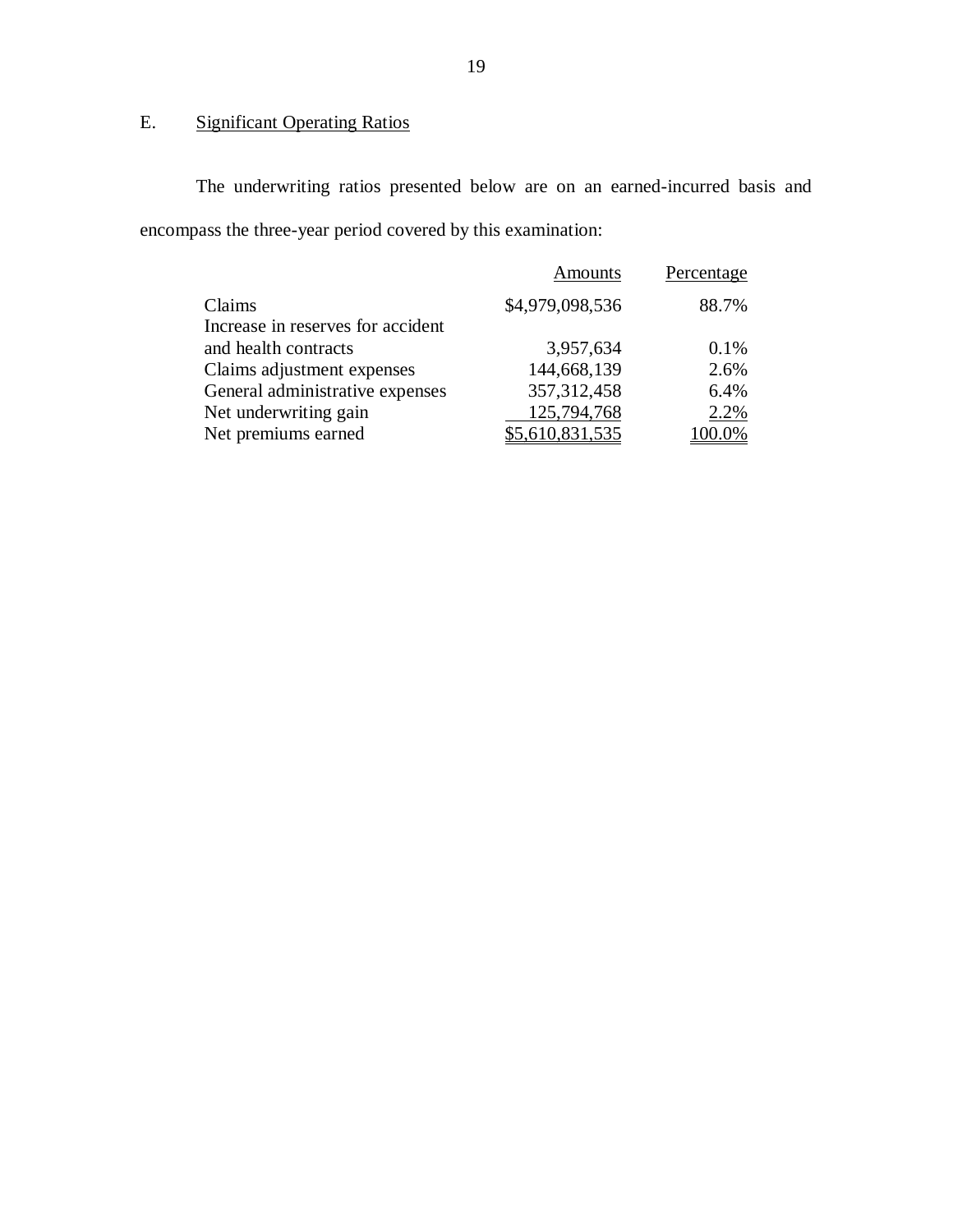## **3. FINANCIAL STATEMENTS**

#### <span id="page-21-0"></span>A. **Balance Sheet**

 The following statements show the assets, liabilities, and surplus as of December 31, 2013, as contained in the HMO's 2013 filed annual statement, a condensed summary of operations and a reconciliation of the capital and surplus account for each of the years under review. The examiners' review of a sample of transactions did not reveal any differences which affected the HMO's financial condition as presented in its financial statements contained in the December 31, 2013 filed annual statement.

 The firm of PwC was retained by the HMO to audit the HMO's GAAP basis statements of financial position as of December  $31<sup>st</sup>$  of each year in the examination period, and the related statements of operations and changes in net assets, and cash flows for the year then ended. A GAAP to statutory footnote has been presented within the financial statements of the HMO for each of the years audited for the changes in capital and surplus.

 PwC concluded that the GAAP financial statements presented fairly, in all material respects, the financial position of the HMO at the respective audit dates. Balances reported in these audited financial statements were reconciled to the corresponding years' annual statements with no discrepancies noted.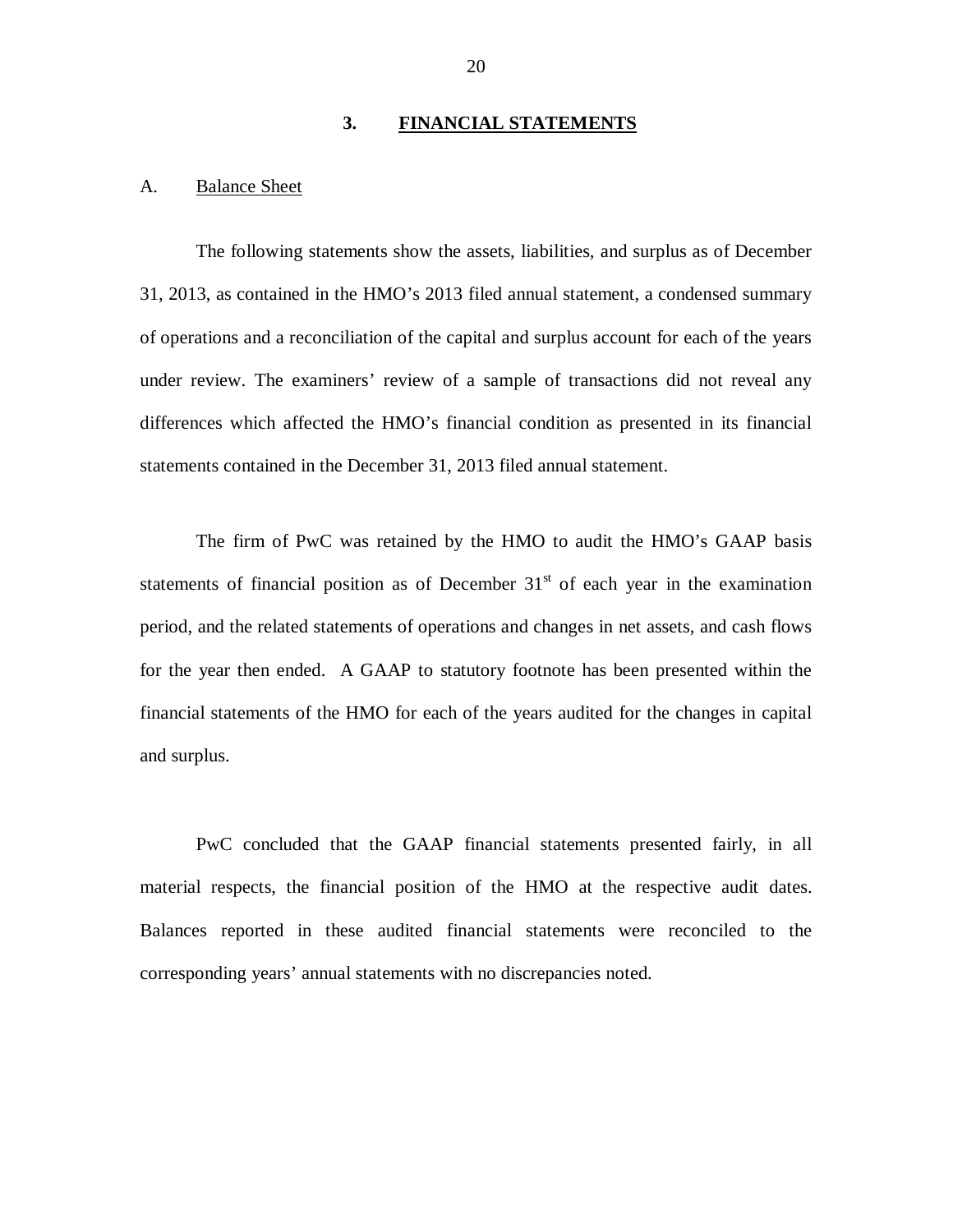# Assets

| <b>Bonds</b>                     | \$194,021,069 |
|----------------------------------|---------------|
| Preferred stocks                 | 274,352       |
| Common stocks                    | 41,690,795    |
| Cash and short-term investments  | (8,091,007)   |
| Receivables for securities       | 1,460,212     |
| Aggregate write-ins for invested |               |
| assets                           | 122,354,762   |
| Investment income due and        |               |
| accrued                          | 949,389       |
| Uncollected premiums             | 57, 361, 573  |
| Amounts recoverable from         |               |
| reinsurers                       | 12,337,360    |
| Electronic data processing       |               |
| equipment and software           | 1,434,300     |
| Receivable from parent,          |               |
| subsidiaries and affiliates      | 56, 307, 067  |
| Health care receivable           | 53,922,386    |
| Aggregate write-ins for other    |               |
| than invested assets             |               |
|                                  | 4,210,391     |
| Total assets                     | \$538,232,649 |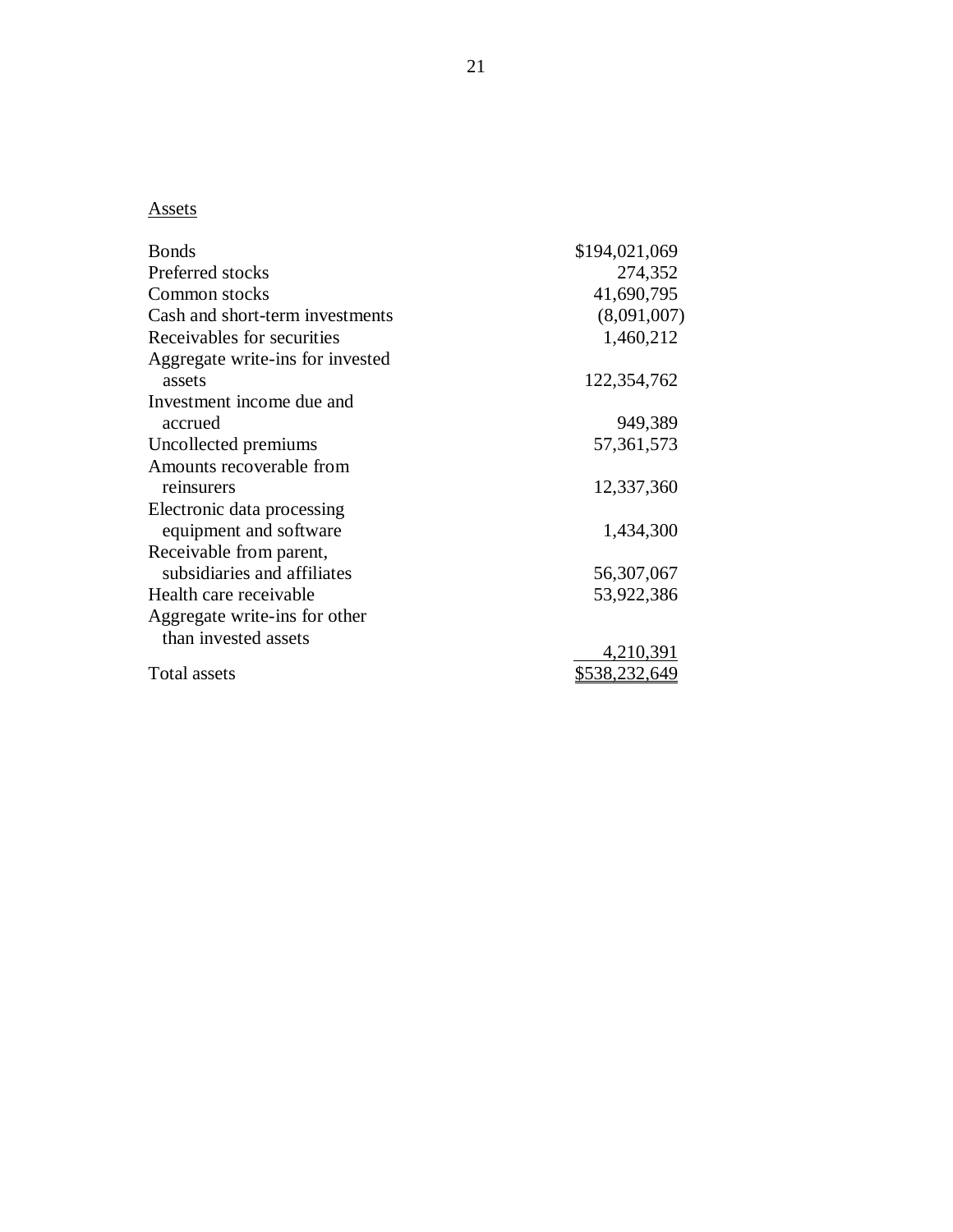## **Liabilities**

| Claims unpaid                    | \$85,982,487         |
|----------------------------------|----------------------|
| Accrued medical incentive pool   | 4,877,228            |
| Unpaid claim adjustment          |                      |
| expenses                         | 2,436,000            |
| Aggregate health policy reserves | 3,957,634            |
| Premiums received in advance     | 3,449,164            |
| General expenses due and         |                      |
| Accrued                          | 17,617,775           |
| Current federal tax payable and  |                      |
| interest thereon on realized     |                      |
| capital gains                    | 2,598,005            |
| Amounts due to parent,           |                      |
| subsidiaries and affiliates      | 33,859,162           |
| Payable for securities           | 2,530,946            |
| <b>Total Liabilities</b>         | \$157,308,401        |
| <b>Surplus</b>                   |                      |
| New York statutory reserves      | \$200,604,855        |
| Vermont statutory reserves       | 300,000              |
| Unassigned funds (surplus)       | 180,019,393          |
| Total surplus                    | <u>\$380,924,248</u> |
| Total liabilities, and           |                      |
| surplus                          | \$538,232,649        |

Note: The Internal Revenue Service has not conducted any audits of the income tax returns filed on behalf of the HMO during the period under this examination. The examiner is unaware of any potential exposure of the HMO to any further tax assessment and no liability has been established herein relative to such contingency.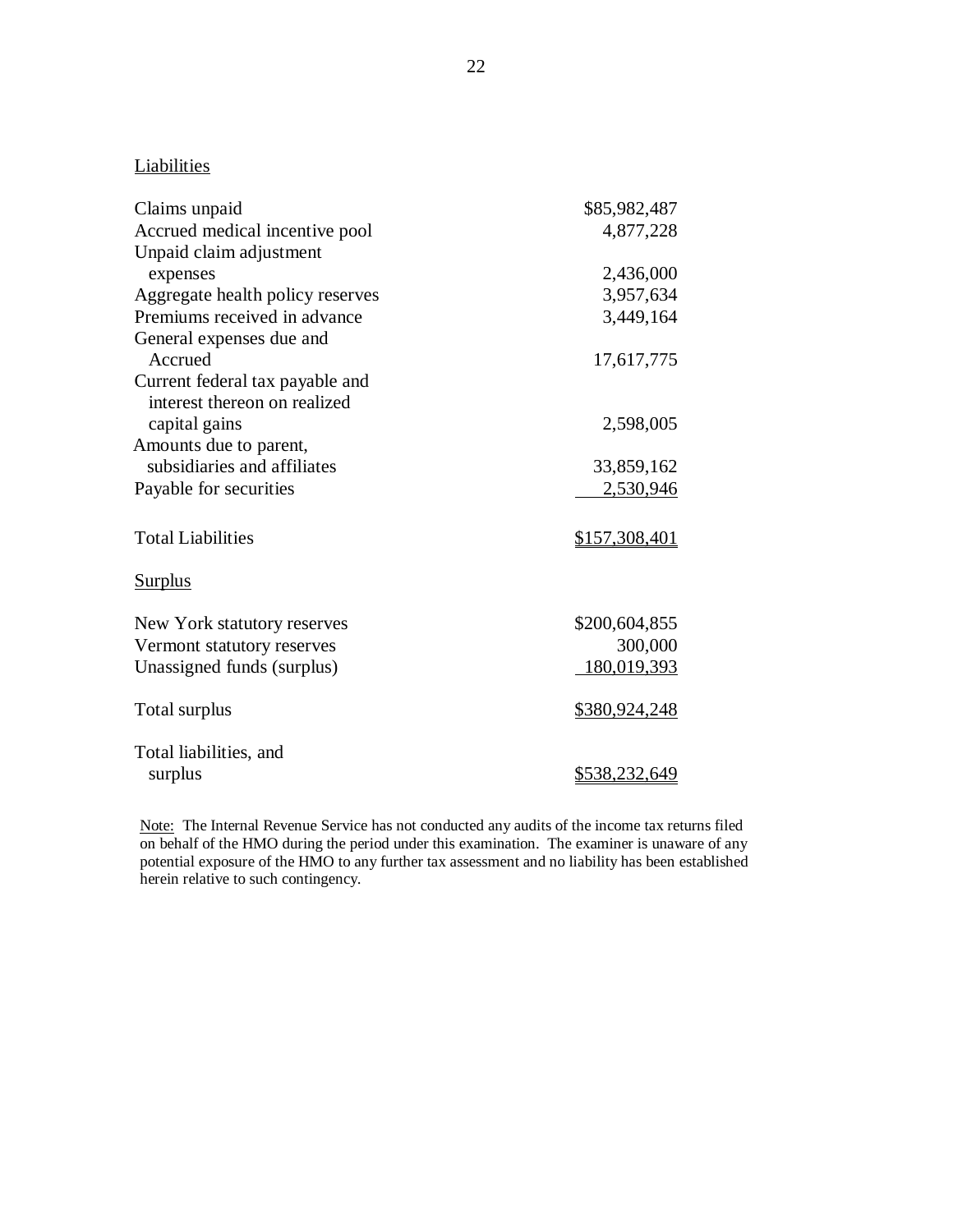B. Statement of Revenue and Expenses and Change in Surplus

Surplus increased by \$51,129,684 during the examination period, January 1, 2011

through December 31, 2013, detailed as follows:

| Revenue |
|---------|
|---------|

Total revenue

\$5,610,831,535

Expenses

| Hospital/medical benefits              | \$3,986,872,982 |                 |               |
|----------------------------------------|-----------------|-----------------|---------------|
| Other professional services            | 134,458,686     |                 |               |
| Emergency room and out of area         | 98,075,659      |                 |               |
| Prescription drugs                     | 689, 636, 244   |                 |               |
| Aggregate write-ins for other hospital |                 |                 |               |
| and medical                            | 83,304,921      |                 |               |
| Incentive pool                         | 27,820,363      |                 |               |
| Net reinsurance recoveries             | (41,070,319)    |                 |               |
| Total hospital and medical             |                 | \$4,979,098,536 |               |
| Administrative expenses                |                 |                 |               |
| Claim adjustment expenses              | 144,668,139     |                 |               |
| General administrative expenses        | 357,312,458     |                 |               |
| Total administrative expenses          |                 | 501,980,597     |               |
| Increase in reserves for A&H contracts |                 | 3,957,634       |               |
| Total underwriting deductions          |                 |                 | 5,485,036,767 |
| Net underwriting gain                  |                 |                 | 125,794,768   |
| Net investment income earned           |                 | 22,049,150      |               |
| Net realized capital gain (or loss)    |                 | 20,161,803      |               |
| Net investment gains                   |                 |                 | 42,210,953    |
| Aggregate write-ins for other income   |                 |                 |               |
| and expenses                           |                 |                 | (3,236,537)   |
| Net income before federal income taxes |                 |                 | 164,769,184   |
| Federal income taxes incurred          |                 |                 | 378,570       |
| Net income                             |                 |                 | \$164,390,614 |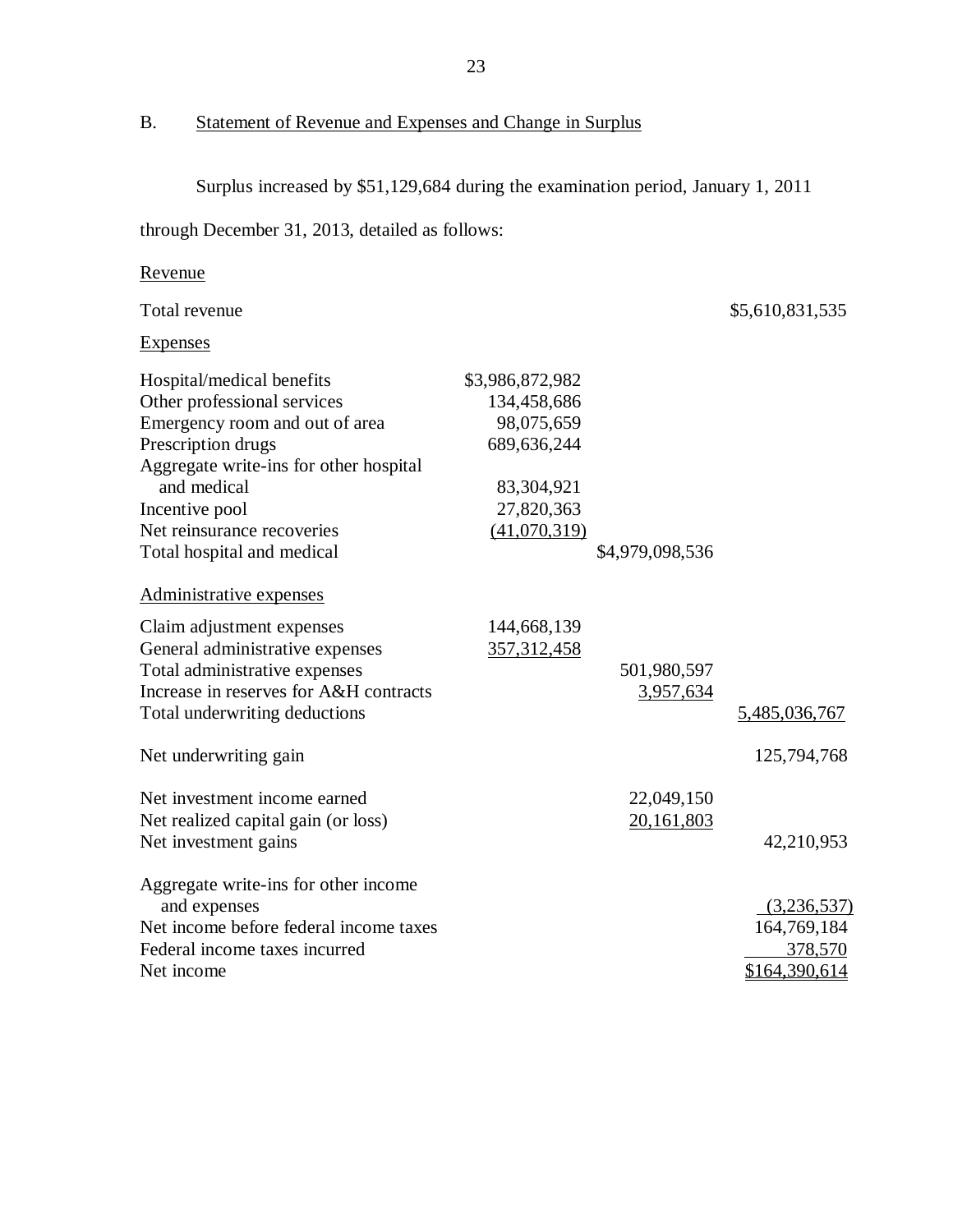## Change in Surplus Account

| Surplus, per report on examination, as of<br>December 31, 2010 | Gains in<br><b>Surplus</b> | Losses in<br><b>Surplus</b> | \$329,794,564 |
|----------------------------------------------------------------|----------------------------|-----------------------------|---------------|
| Net income                                                     | \$164,390,614              |                             |               |
| Change in net unrealized capital gains                         | 11,473,455                 |                             |               |
| Change in non-admitted assets                                  | 18,667,897                 |                             |               |
| Dividend to MVP Health Care, Inc.                              |                            | \$120,999,999               |               |
| Contingency reserves:                                          |                            |                             |               |
| Genesee Region Preferred Health                                |                            |                             |               |
| Network IPA, Inc*                                              |                            | 22,402,283                  |               |
| Total gains and losses                                         | \$194,531,966              | \$143,402,282               |               |
| Net increase in surplus                                        |                            |                             | 51,129,684    |
| Surplus, per report on examination, as of<br>December 31, 2013 |                            |                             | \$380,924,248 |

 **\*** The Genesee Region Preferred Health Network IPA, Inc. contingency is utilized to record MVPHP's maximum exposure (above the capitated expense) should PHN not be able to meet their claim payment obligations under the capitated arrangement.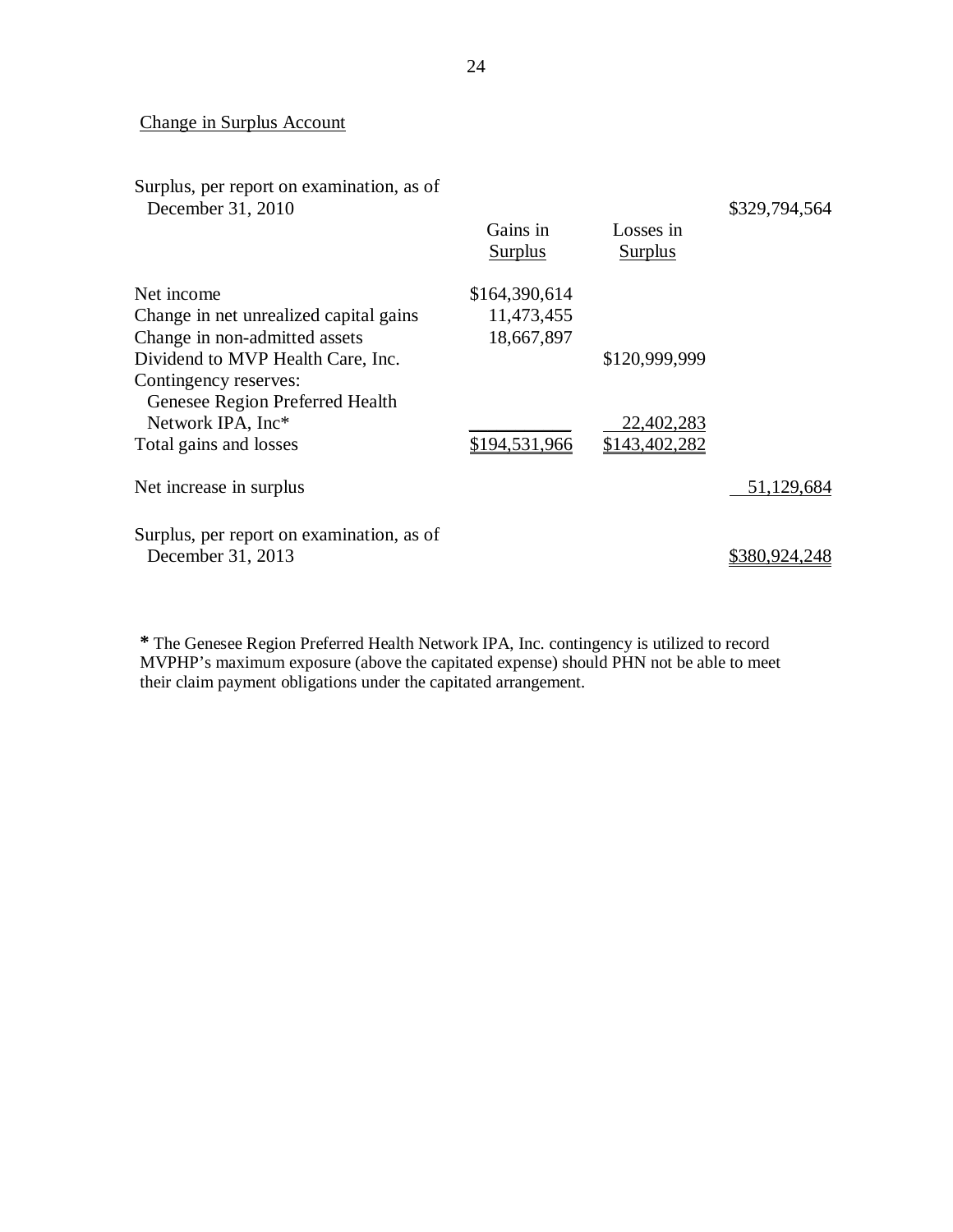## **4. COMPLIANCE WITH PRIOR REPORT ON EXAMINATION**

 The prior report on examination included five (5) recommendations detailed as follows (page number refers to the prior report on examination):

## **ITEM NO. PAGE NO.**

## Enterprise Risk Management

 $1<sub>1</sub>$  Risk Officer and establish a Risk Committee accountable for the overall ERM function. The RC would report directly to the Board of Directors. It is recommended that the HMO officially appoint a Chief 10

 *The Company has complied with this recommendation.* 

## Internal Audit Department

2. function, it is recommended that MVP revise the Internal Audit and Audit Committee charters to clearly indicate that the Audit Committee has primary responsibility for the performance evaluation and compensation of the IAD In order to enhance the independence of the internal audit director. 12

 *The Company has complied with this recommendation.* 

 $\overline{3}$ . maintains documentation to support the Audit Committee's review of the IAD director's performance. Details for the IAD director's compensation should also be included. It is also recommended that MVP Audit Committee 12

 *The Company has complied with this recommendation.* 

Premium Refund

 $\overline{4}$ . credits in the timeframe required by Section 4308(h) (2) of the New York Insurance Law. It is recommended that the HMO issue premium dividends or 22

 *The Company has complied with this recommendation.*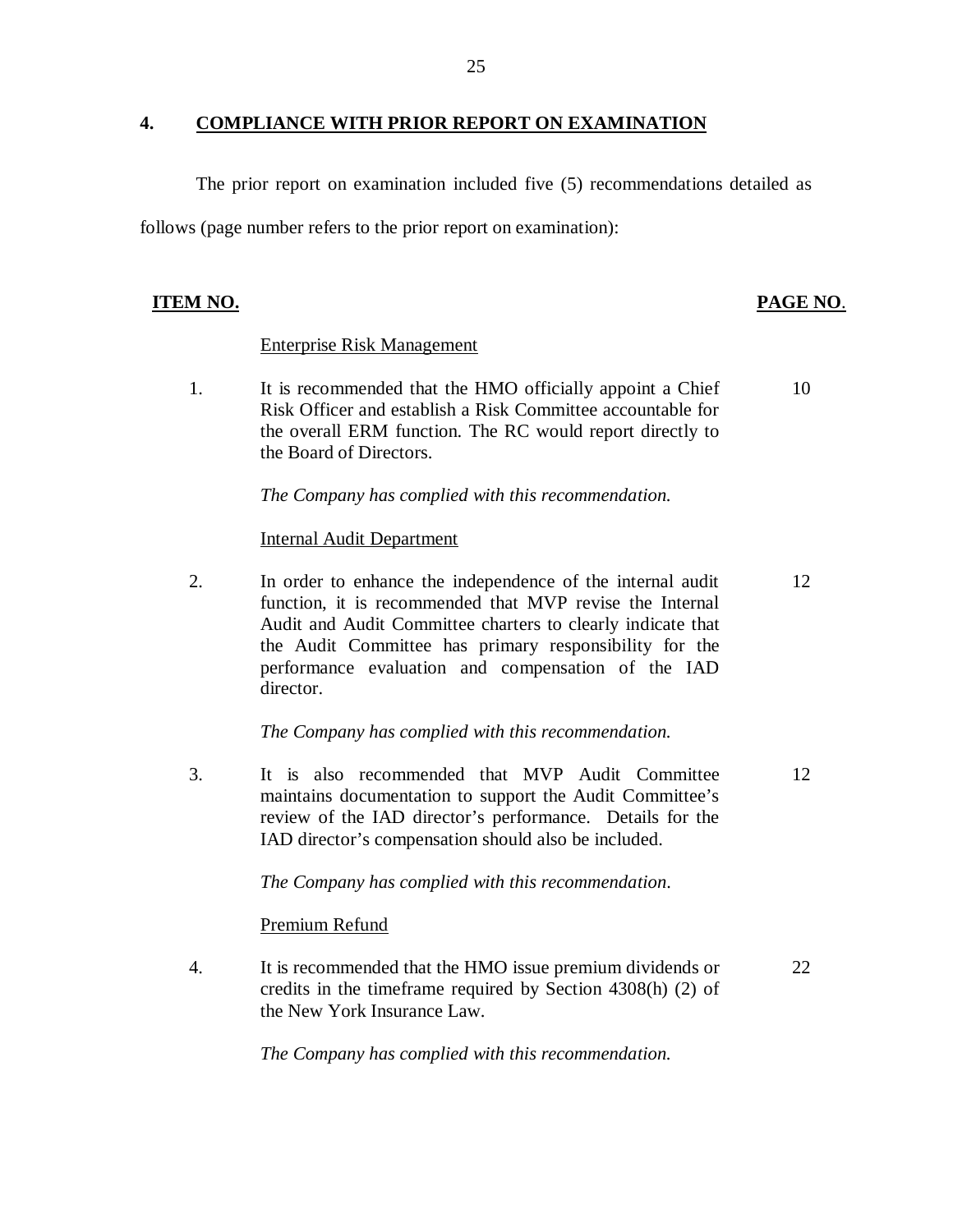## **Capitation Agreement**

5. is recommended that MVPHP submit the agreement to the Department for review with a letter specifically requesting the Department's approval of the agreement, as required by Department Regulation No. 164. 5. Capitation Agreement If MVPHP elects to use such agreement to "transfer risk", it

 *The Company has complied with this recommendation.* 

23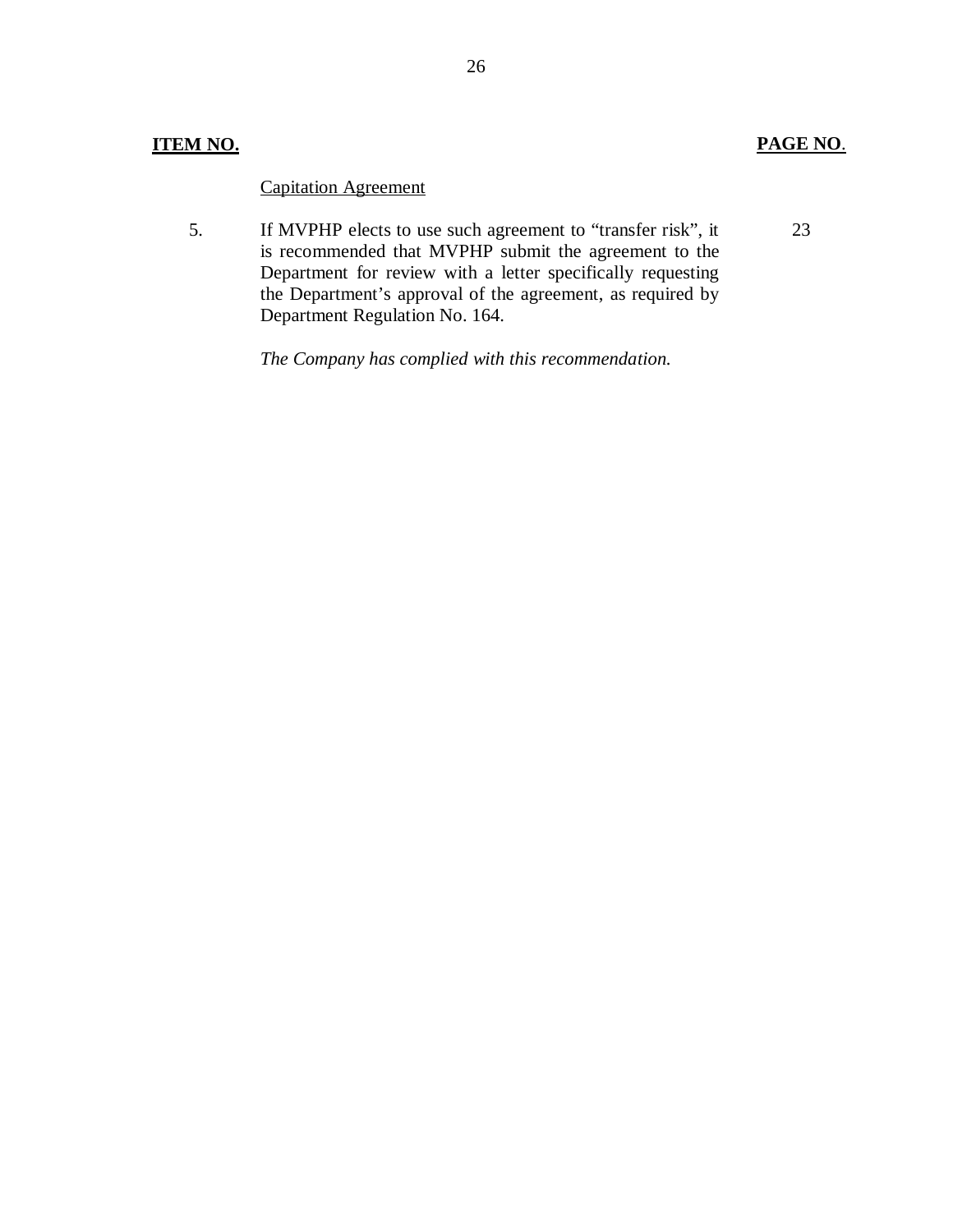## <span id="page-28-0"></span> **5. SUMMARY OF COMMENTS AND RECOMMENDATIONS**

There are no comments and recommendations for this report on examination.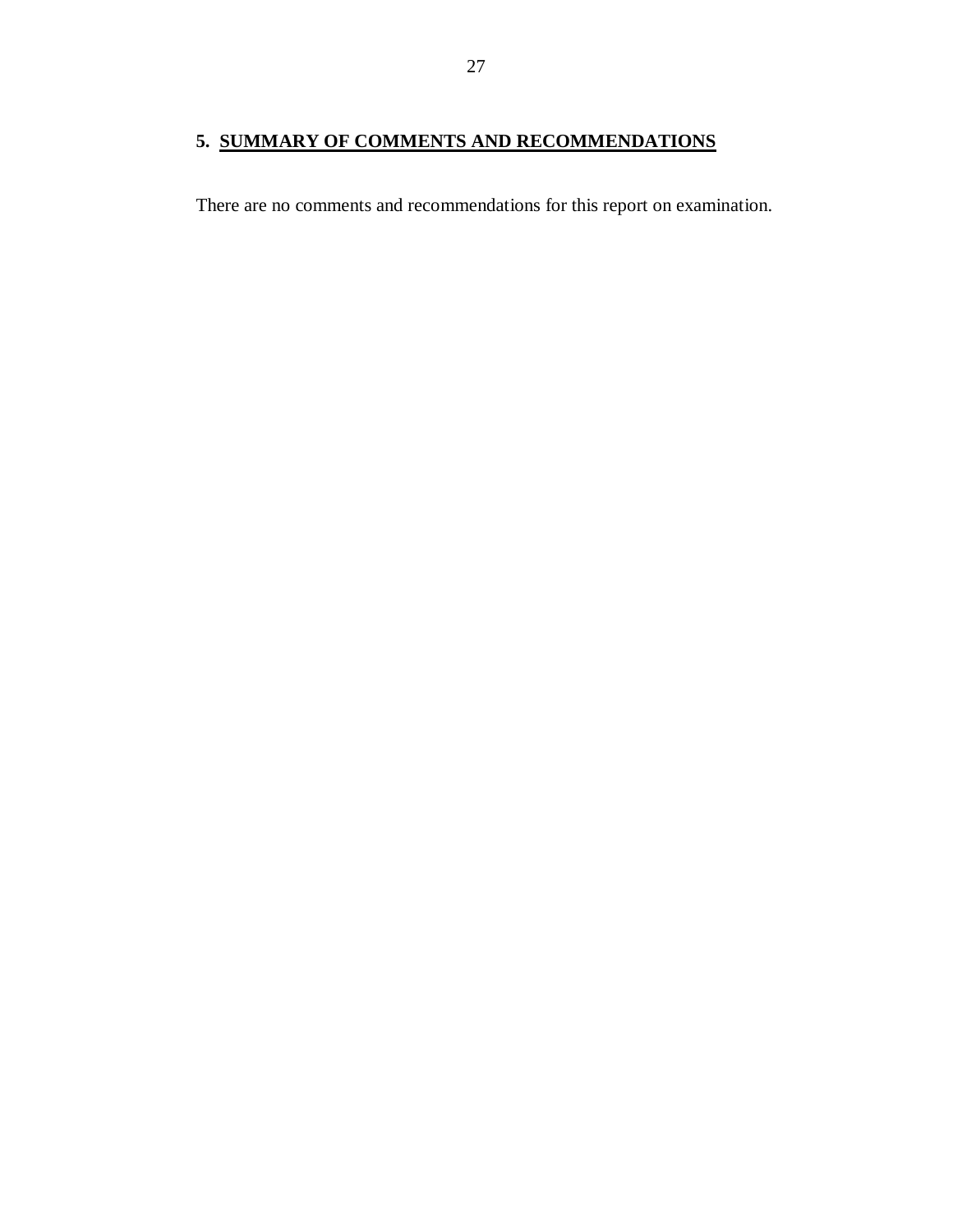Respectfully submitted,

 $\frac{1}{\sqrt{S}}$ 

Elsaid E. Elbially, CFE Principal Insurance Examiner

STATE OF NEW YORK ) COUNTY OF NEW YORK ) ) SS. )

Elsaid E. Elbially, being duly sworn, deposes and says that the foregoing submitted report is true to the best of his knowledge and belief.

 $\sqrt{S/}$ 

Elsaid E. Elbially, CFE

 Subscribed and sworn to before me This \_\_\_\_\_ day of \_\_\_\_\_\_\_\_\_2015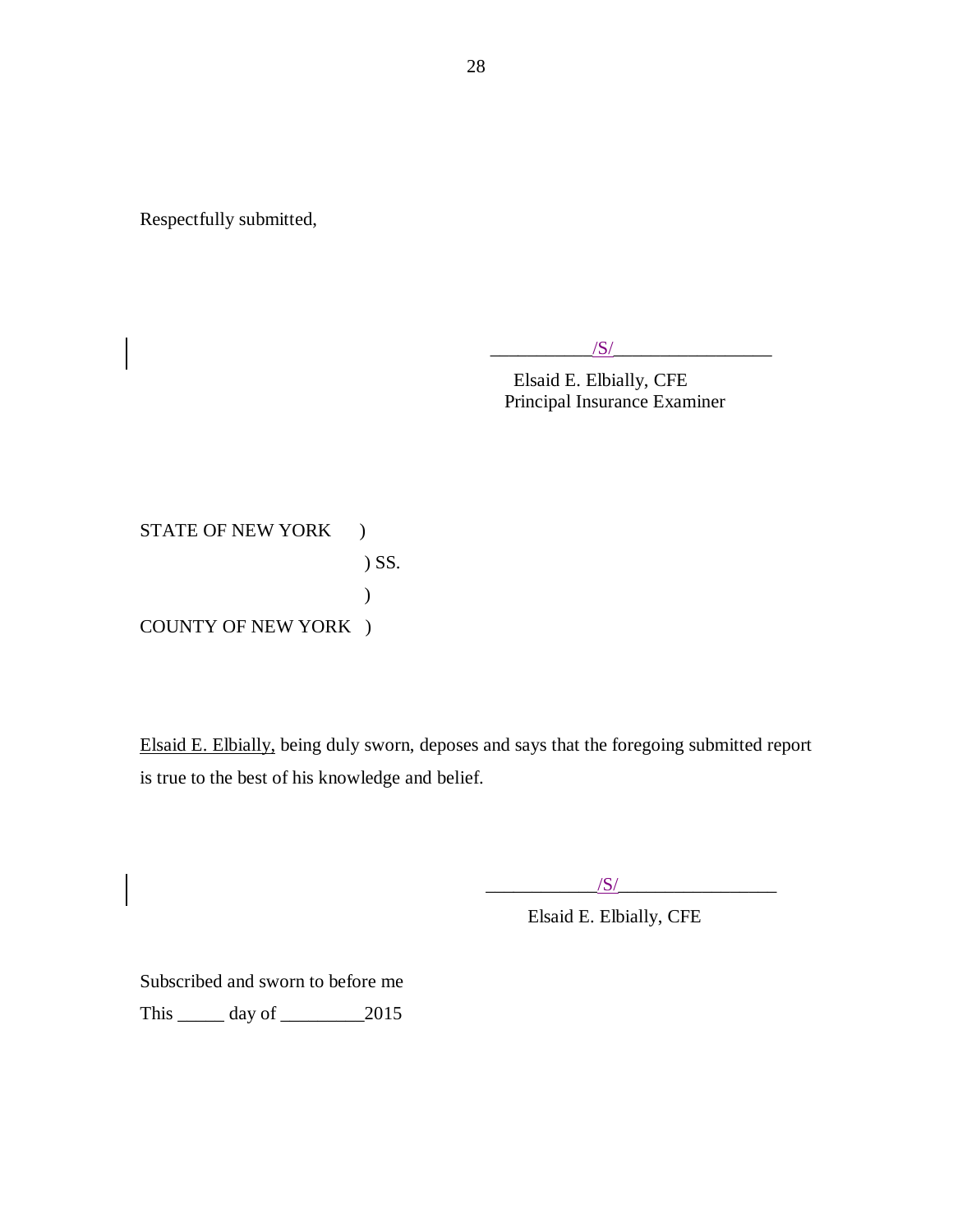Respectfully submitted,

 $/S/$ 

Jeffrey L. Usher, AFE Associate Insurance Examiner

STATE OF NEW YORK ) COUNTY OF NEW YORK ) ) SS. )

 Jeffrey L. Usher**,** being duly sworn, deposes and says that the foregoing submitted report is true to the best of his knowledge and belief.

 $\sqrt{S/}$ 

Jeffrey L. Usher, AFE

 Subscribed and sworn to before me This \_\_\_\_\_ day of \_\_\_\_\_\_\_\_\_2015